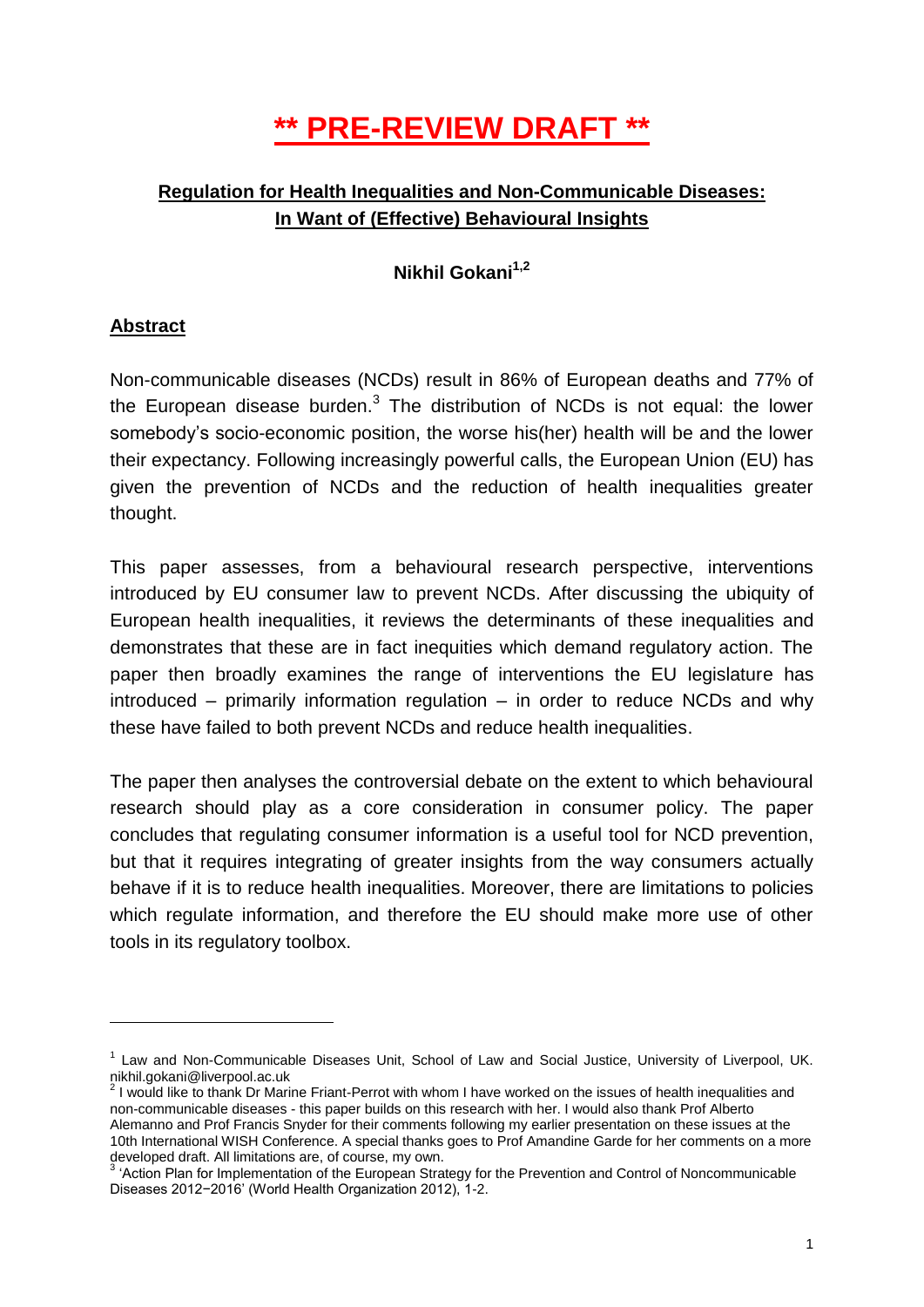#### **I. Introduction**

 $\overline{a}$ 

The global burden of non-communicable diseases (NCDs) is staggering. NCDs account for 36 million deaths, or 63% of global mortality.<sup>4</sup> The regional impact of NCDs is equally overwhelming: NCDs result in 86% of European deaths and 77% of the European disease burden. $5$ 

The Political Declaration on the Prevention and Control of Non-communicable Diseases,<sup>6</sup> adopted in 2011 by the UN General Assembly, confirms that the threat and burden of NCDs represent one of the major challenges for development in the twenty-first century. In reaffirming the right of everyone to the highest attainable standard of physical and mental health, it recognises the urgent need for greater prevention and control. The Declaration calls on Member States to deliver multisector, multi-level, population-wide, evidence-based, health-in-all-policy action, which is not only affordable but also cost-effective. Particularly, the Declaration calls on Member States to create health-promoting environments which empower people to make healthy choices and lead healthy lives. It confirms that the most prominent NCDs – namely cancers, cardiovascular diseases, chronic respiratory diseases, and obesity – are linked inextricably with the conditions in which people live and their lifestyles and behaviours.<sup>7</sup> These diseases are largely preventable, particularly through a reduction in exposure to the modifiable risk factors of unhealthy diets, excessive consumption of alcohol, tobacco use, and a lack of physical activity.

The distribution of these NCDs is far from equal amongst different groups of the population: there is a strong socioeconomic gradient between the health status of the lower and higher socioeconomic groups. The lower somebody's socioeconomic position ('SEP') is, the worse his or her health is likely to be. People from lower SEP groups live shorter lives than people from higher SEP groups; and live more of their shorter lives with disease. These inequalities in health are linked inextricably with, again, the conditions in which people live and their behaviours. These social

<sup>&</sup>lt;sup>4</sup> 'Global Action Plan for the Prevention and Control of Noncommunicable Diseases 2013-2020' (World Health Organization 2013), 7.

<sup>5</sup> 'Action Plan for Implementation of the European Strategy for the Prevention and Control of Noncommunicable Diseases 2012−2016' (World Health Organization 2012), 1-2.

United Nations, Political Declaration of the High-level Meeting of the General Assembly on the Prevention and

Control of Non-communicable Diseases. A/RES/66/2.<br><sup>7</sup> This paper will use the phrase 'behaviours' in favour of 'lifestyles', as the latter 'frames public health at an individual level - effectively blaming individuals for making irrational decisions that are detrimental to their health... The use of such descriptive terms frames public health actions in a pejorative and reductionist way,

demonstrating that those who use them seemingly fail to understand or communicate the broader nature of the range of determinants of health; thus perpetuating myths about the foundations of health and health inequalities': P Lincoln, 'Lifestyle - A plea to abandon the use of this word in public health' <www.ukpublichealthnetwork.org.uk/blog/plblog>.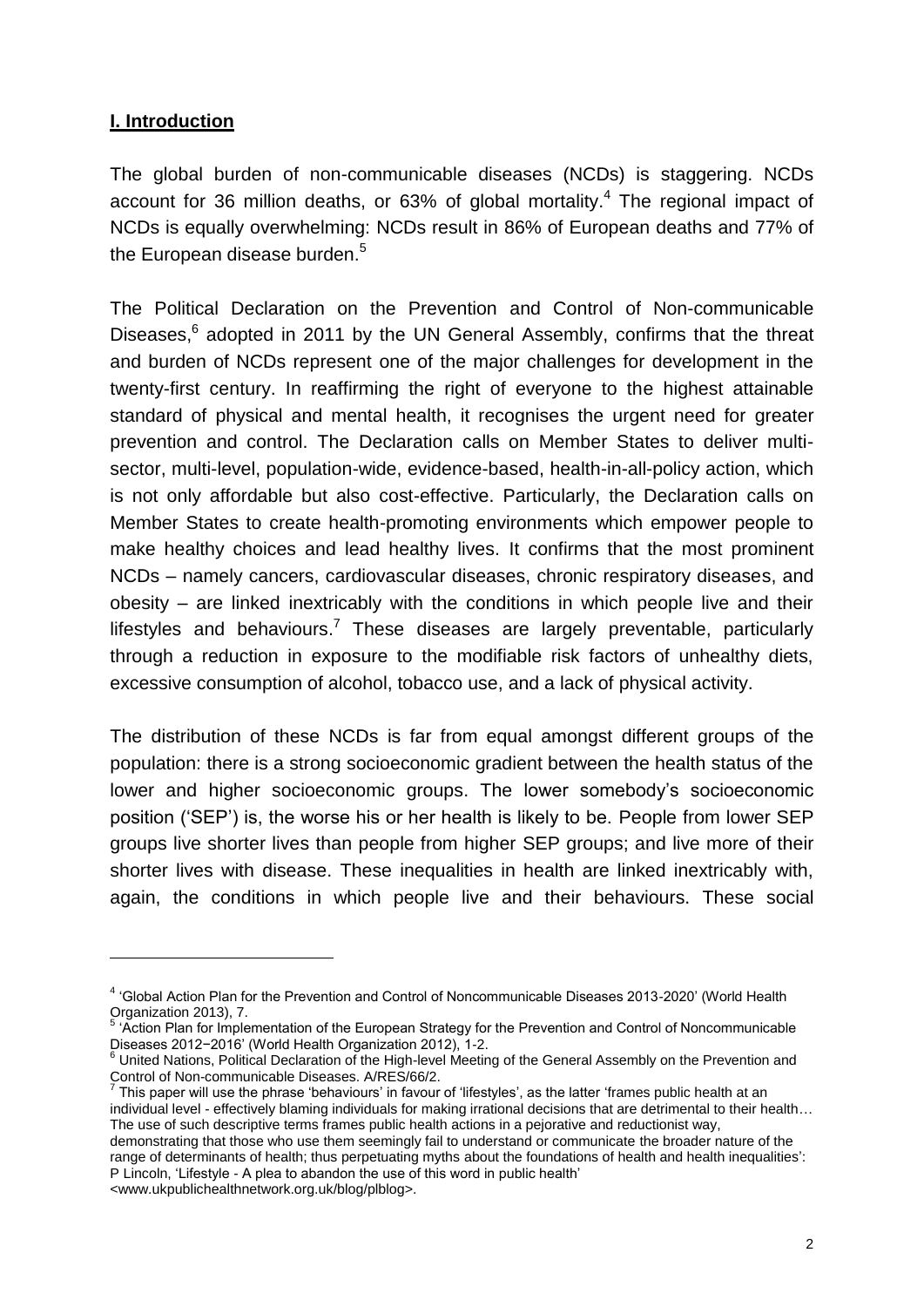determinants of health, and the health inequalities they result in, are in fact inequities which demand action as a matter of social justice.

Following increasingly powerful calls to tackle the determinants of NCDs, $<sup>8</sup>$  the</sup> European Union (EU) has given the prevention of NCDs and the reduction of health inequalities greater thought. $9$  Its actions on tackling the major modifiable risk factors of unhealthy diets, tobacco use and excessive alcohol consumption have ranged from soft, non-binding measures in the case of alcohol, to stronger measures in the case of tobacco, with nutrition falling somewhere in-between.<sup>10</sup>

Where the EU has taken legislative action, with the exception of product safety, this has centred primarily on trying to influence consumers towards healthier behaviours through regulating the information environment in which consumer live, work and play. These policies are not only insufficiently effective, but they have also failed to reduce the inequalities in health which remain pervasive throughout the European populations.

This paper assesses, from a behavioural research perspective.<sup>11</sup> interventions introduced by EU consumer law to prevent NCDs. After discussing the ubiquity of European health inequalities, it reviews the determinants of these inequalities and demonstrates that these are in fact inequities which demand regulatory action. The paper then broadly examines the range of interventions the EU legislature has introduced in order to reduce NCDs and why these have failed to both prevent NCDs and reduce health inequalities. This focusses on the EU's heavy reliance on regulating the consumer information environment. It demonstrates that the measures the EU has introduced in its consumer policy are not meaningful enough to prevent NCDs and reduce health inequalities – in fact, they are more likely to increase health inequalities because they are more ineffective for members of lower SEP groups.

<sup>&</sup>lt;sup>8</sup> See for instance 'Global strategy for the prevention and control of noncommunicable diseases' World Health Assembly Resolution 53.14 adopted 22 March 2000. 9

See for instance European Commission, 'Commission Implementing Decision of 28 November 2012 concerning the adoption of the 2013 work plan in the framework of the second programme of Community action in the field of health (2008-2013)'; European Commission, The selection, award and other criteria for financial contributions to the actions of this programme and the EU payment to the WHO Framework Convention on Tobacco Control, serving as a financing decision [2012] OJ C378/6. On the history of EU calls and action on NCD prevention see A Alemanno and A Garde, 'The Emergence of an EU Lifestyle Policy: The Case of Alcohol, Tobacco and Unhealthy Diets' (2013) 50 Common Market Law Review 1745, 1746-1752.

<sup>&</sup>lt;sup>2</sup> A Alemanno and A Garde, 'Regulating Lifestyles in Europe: How to prevent and control non-communicable diseases associated with tobacco, alcohol and unhealthy diets?' (Swedish Institute for European Policy Studies 2013); A Garde and M Friant-Perrot, 'The Regulation of Marketing Practices for Tobacco, Alcoholic Beverages and Foods High in Fat, Sugar and Salt – A Highly Fragmented Landscape' in A Alemanno and A Garde (eds), *Regulating Lifestyle Risks: The EU, Alcohol, Tobacco and Unhealthy Diets* (Cambridge University Press 2014).

<sup>&</sup>lt;sup>11</sup> The totality of research which looks at consumer behaviour is referred to as behavioural research here. It includes, for instance, behavioural economics, economics, psychology, anthropology, sociology, marketing, and consumer decision theory, reflecting its inherently interdisciplinary nature.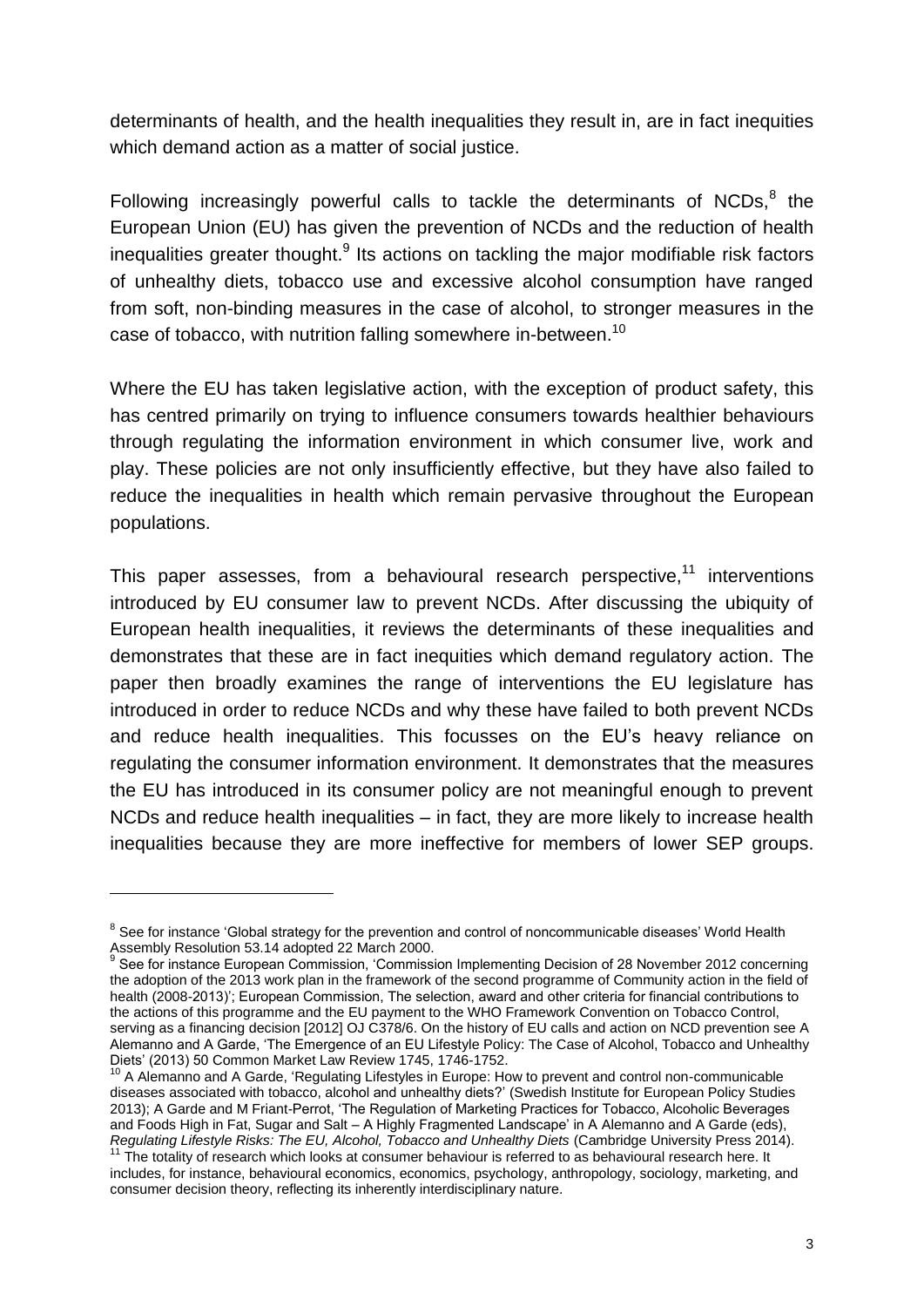With this in mind, the paper then analyses the controversial debate on the extent to which behavioural research should play as a core consideration in consumer policy. The paper concludes that consumer information is a useful tool for NCD prevention, but that it requires integrating of greater insights from the way consumers actually behave if it is to reduce health inequalities. Moreover, there are limitations to policies which regulate information, and therefore the EU should make more use of other tools in its regulatory toolbox.

#### **II. Inequalities and the social determinants of health**

 $\overline{a}$ 

While the concept of health inequalities is not a new one, these inequalities were 'discovered' in the 19th century mainly as a result of the availability of new epidemiological data. Since then, the great need to eradicate health inequalities has featured at the highest global levels. Already in 1978, the Alma-Ata Declaration acknowledged that:

The existing gross inequality in the health status of the people particularly between developed and developing countries as well as within countries is politically, socially and economically unacceptable and is, therefore, of common concern to all countries.<sup>12</sup>

Though these issues have received increasing attention with the turn of the century,<sup>13</sup> it remains the case that inequalities in health continue to be pervasive. Even in countries which have taken a historic lead in investigating health inequalities, such as the UK, little has been achieved to successfully eradicate such inequalities.<sup>14</sup>

After defining health inequalities, this section discusses the ubiquity of European health inequalities, and reviews the determinants of these. It then demonstrates that these inequalities are in fact inequities which demand regulatory action.

<sup>&</sup>lt;sup>12</sup> Declaration of Alma-Ata International Conference on Primary Health Care, Alma-Ata, USSR, 6-12 September 1978, Declaration II.

<sup>13</sup> See for instance The Bangkok Charter for Health Promotion in a Globalized World (11 August 2005); 'HEALTH21 – health for all in the 21st century' (WHO European Region 2008); Commission on Social Determinants of Health, 'Closing the Gap in a Generation: Health Equity through Action on the Social Determinants of Health' (World Health Organization 2008); Reducing health inequities through action on the social determinants of health (World Health Organization 2009) WHA resolution 62.14; Rio Political Declaration on Social Determinants of Health; Review of Social Determinants and the Health Divide in the WHO European Region: Final Report (World Health Organization Regional Office for Europe 2013).

<sup>&</sup>lt;sup>14</sup> See for instance Independent Inquiry into Inequalities in Health: Report (Stationery Office Books 1998) ['The [Acheson Report'\];](http://www.archive.official-documents.co.uk/document/doh/ih/contents.htm) [Inequalities in Health: Report of a Research Working Group \(Department of Health and Social](http://www.sochealth.co.uk/public-health-and-wellbeing/poverty-and-inequality/the-black-report-1980/the-origin-of-the-black-report/dear-david-ennals/)  [Security 1980\) \['The Black Report'\];](http://www.sochealth.co.uk/public-health-and-wellbeing/poverty-and-inequality/the-black-report-1980/the-origin-of-the-black-report/dear-david-ennals/) Fair Society, Healthy Lives: Strategic Review of Health Inequalities in England (The Marmot Review 2010). See also Charles Webster, 'Investigating Inequalities in Health before Black' in Virginia Berridge, Stuart Blume, Poor Health: Social Inequality Before and After the Black Report (Routledge 2013).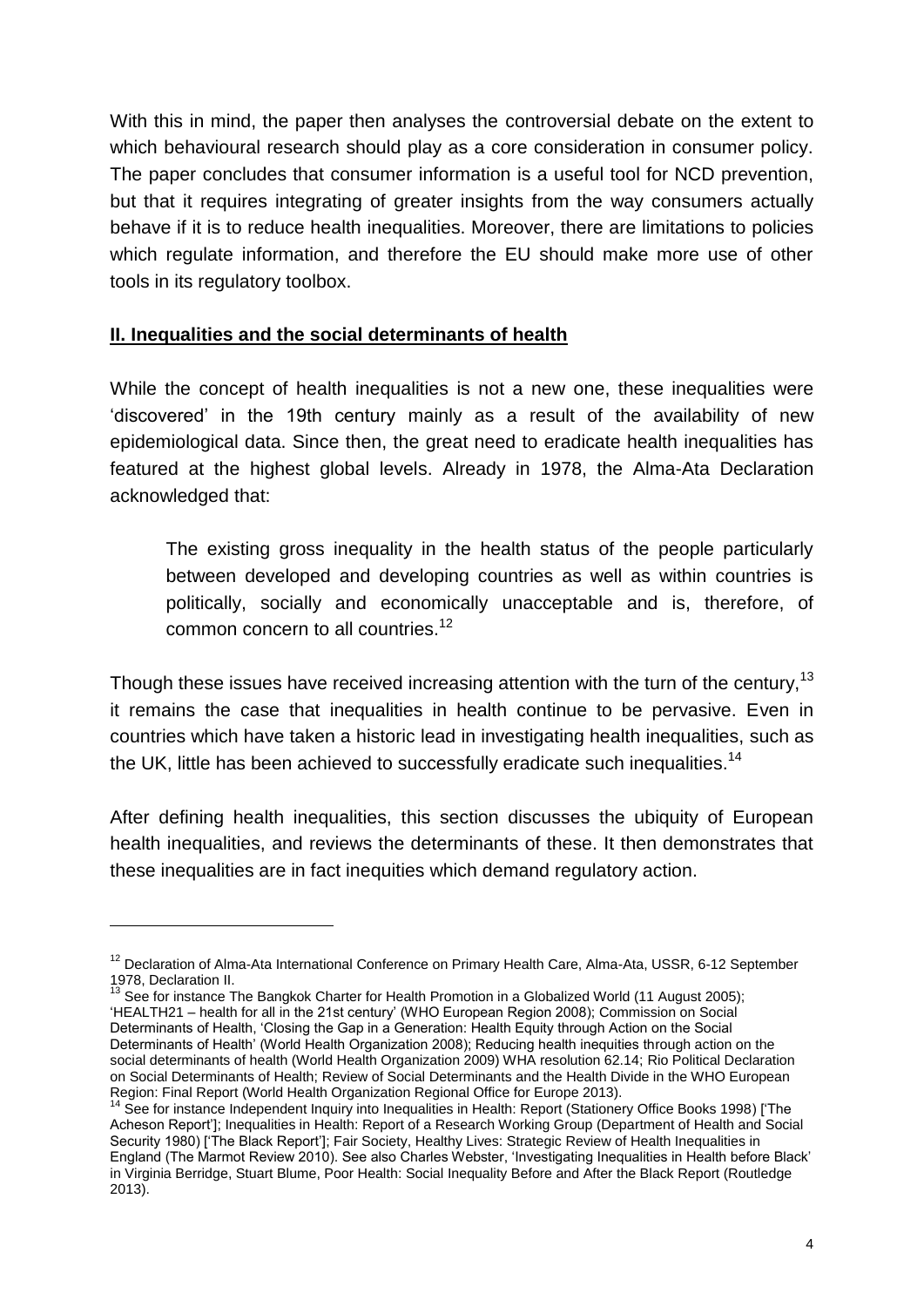#### **A. Health inequalities and health inequities**

The phrase 'health inequality' is the 'generic term used to designate differences, variations, and disparities in the health achievements of individuals and groups'.<sup>15</sup>

A simple example of a health inequality is that the life expectancy at birth of a female born in the highest scoring Member State of the EU is almost eight years higher than in the lowest scoring Member State. Similarly, the life expectancy at birth of a male born in the highest scoring Member State of the EU is almost 12 years higher than in the lowest scoring Member State.<sup>16</sup>

When health inequalities are 'systematic, socially produced (and therefore modifiable) and unfair',<sup>17</sup> they are also said to be health inequities.

In the examples above, the health inequalities between the populations from the highest scoring and lowest scoring Member States, in the case of both females and males, are also inequities. There are also inequalities between males and females, but these are not necessarily inequities as women tend to live longer than men for non-social, non-modifiable reasons.<sup>18</sup>

Differentiating inequalities from inequities is important for a number of reasons. Systematic and non-systematic inequalities are distinguished in order to exclude random differences, by only including those differences which show a consistent distribution across the population. By only considering those inequalities which are socially produced, biological causes which are fixed and unavoidable can be excluded, not least because these are not amenable to modification.<sup>19</sup> Through only considering those differences which are unfair, that is to say those 'health inequalities that are preventable by reasonable means',  $20$  an approach can be taken which reflects real-world limitations.

While inequalities may be a factual statement, and inequities a normative statement which demands regulatory action as a matter of social justice, this distinction is not always used. The literature uses the terms interchangeably. Following this trend, the

<sup>&</sup>lt;sup>15</sup> I Kawachi, S V Subramanian and N Almeida-Filho, 'A Glossary for Health Inequalities' (2002) 56 Journal of Epidemiology & Community Health 647, 647.

<sup>16</sup> 'Health inequalities in the EU: Final report of a consortium' (European Commission Directorate-General for Health and Consumers 2013), §2.2.2.

<sup>&</sup>lt;sup>17</sup> M Whitehead and G Dahlgren, 'Concepts and principles for tackling social inequities in health: Levelling up Part 1' (WHO Regional Office for Europe 2007).

M Marmot, 'Achieving health equity: from root causes to fair outcomes' (2007) 370 Lancet 1153, 1154-1155.

<sup>19</sup> M Whitehead and G Dahlgren, 'Concepts and principles for tackling social inequities in health: Levelling up Part 1' (WHO Regional Office for Europe 2007).

<sup>20</sup> Fair Society, Healthy Lives: Strategic Review of Health Inequalities in England (The Marmot Review 2010), 10.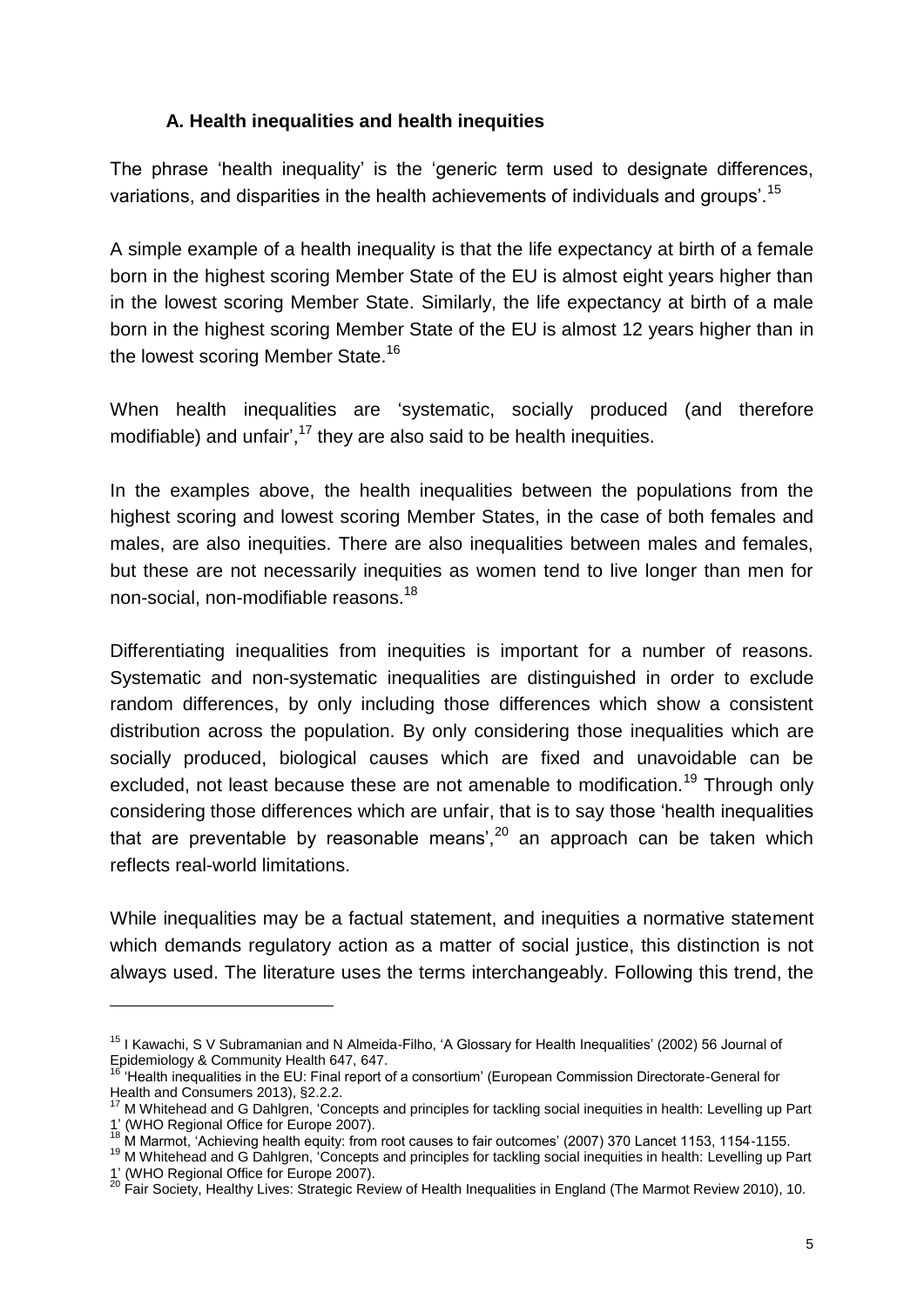remainder of this paper uses the phrase 'health inequalities' as synonymous with the more accurate 'health inequities'.

## **B. Health inequalities in the EU**

Health inequalities in the EU are alarming, and have been widely and strongly documented both within and between Member States.<sup>21</sup> For instance, the level of poor health and chronic illness is on average twice as high in the bottom income quintile when compared with the highest quintile.<sup>22</sup>

The significant differences in mortality between Member States is stark. In four Member States, predominantly in Eastern Europe, the age-standardised mortality rate for males in 2010 exceeded 1,200 per 100,000. In 17 Member States, it was less than 800. In 2010, at birth females in France or Spain could have expected to live on average 10% longer than females in Bulgaria, a difference of 7.9 years. Estimates from 2010 on morbidity also reveal that males in the EU could expect to live 61.7 years in good health - this ranged from 52 years in Slovakia to 72 years in Sweden.<sup>23</sup>

Health inequalities within the borders of Member States are equally alarming.<sup>24</sup> For instance, in England, those living in the poorest areas will on average die seven years earlier than those living in the richest areas, and will live 17 years more with disability. Therefore, those people living in poorer neighbourhoods die earlier and spend more of their shorter life living with disability.<sup>25</sup>

## **C. Determinants of health inequalities**

 $\overline{a}$ 

Health inequalities exist on a strong gradient with SEP. SEP here is shorthand for the social hierarchy or ranking of individuals or groups based on sociological and

 $21$  See particularly K Judge et al, 'Health Inequalities: a Challenge for Europe' (2006); Johan P Mackenbach, 'Health Inequalities: Europe in Profile' (2006); 'Health inequalities in the EU: Final report of a consortium' (European Commission Directorate-General for Health and Consumers 2013); Health status and living conditions in an enlarged Europe (LSE 2005); Commission Staff Working Document. Report on health inequalities in the European Union SWD(2013) 328 final; Report on Socio-Economic Differences in Health Indicators in Europe: Health inequalities in Europe and the situation of disadvantaged groups (Institute of Public Health 2003).  $2$  'Health inequalities in the EU: Final report of a consortium' (European Commission Directorate-General for

Health and Consumers 2013).  $^{23}$  Health Inequalities in the EU: Final Report of a Consortium (European Commission Directorate-General for

Health and Consumers 2013).

 $^{24}$  EU action aimed at reducing health inequalities within Member States, in the context of shared competences, must be consistent with the principle of subsidiarity. This requires further analysis. However, as the social determinants of health involve transnational aspects, such as cross-border marketing and the internal market generally, in many circumstances the EU would be better placed than Member States to reduce inequalities.

<sup>25</sup> Fair Society, Healthy Lives: Strategic Review of Health Inequalities in England (The Marmot Review 2010), 16.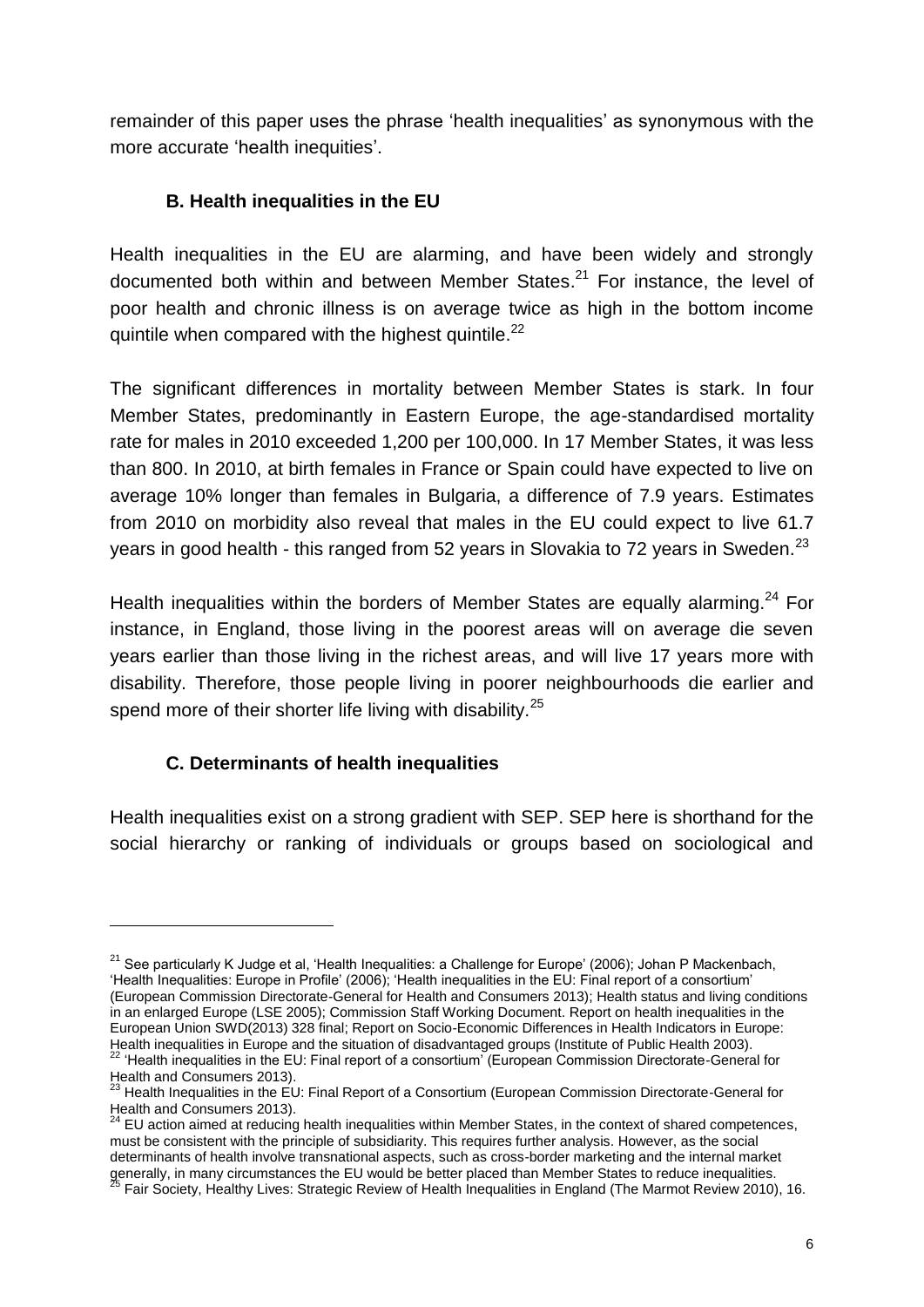economic goods.<sup>26</sup> This definition is not universally agreed, but this is of little consequences to the policy arguments, as '[n]o matter how it is defined, it appears that [SEP], as it relates to health status/healthcare, is an attempt to capture an individual's or group's access to the basic resources required to achieve and maintain good health.'<sup>27</sup>

While certain measures of SEP, or proxies of these measures, are generally agreed upon, such as education and wealth; other measures, such as race or sex, are less agreeable.<sup>28</sup> Following the World Health Organization's lead for a broad understanding of the social determinants of health, SEP is perhaps better conceptualised as 'differential access (reali[s]ed and potential) to desired resources'.<sup>29</sup> In defining these social determinants of health, the WHO Commission on Social Determinants of Health states:

The poor health of the poor, the social gradient in health within countries, and the marked health inequities between countries are caused by the unequal distribution of power, income, goods, and services, globally and nationally, the consequent unfairness in the immediate, visible circumstances of peoples *[sic]* lives – their access to health care, schools, and education, their conditions of work and leisure, their homes, communities, towns, or cities – and their chances of leading a flourishing life…Together, the structural determinants and conditions of daily life constitute the social determinants of health and are responsible for a major part of health inequities between and within countries.<sup>30</sup>

In order to understand why SEP is correlated with health status, it is first necessary to begin with the diseases which affect those in lower SEP groups more than those in higher SEP groups.

<sup>&</sup>lt;sup>26</sup> Socioeconomic position, in this paper, is used to refer to social status in its widest sense, including factors which may not traditionally be considered to relate to socioeconomic status, such as gender, sexuality and ethnicity. There are many other definitions of SEP. Indeed, the use of socioeconomic position is in itself not universal. The most common similar phrase is socioeconomic status, but others also exist, including social class. This paper takes these as synonymous.

<sup>27</sup> VL Shavers, 'Measurement of Socioeconomic Status in Health Disparities Research' (2007) 99(9) Journal of the National Medical Association 1013, 1013.

<sup>&</sup>lt;sup>3</sup> See B Galobardes et al, 'Indicators of socioeconomic position (part 1)' (2006) 60 Journal of Epidemiology and Community Health 7; Bruna Galobardes et al, 'Indicators of socioeconomic position (part 2)' (2006) 60 Journal of Epidemiology and Community Health 95; P A Braveman et al, 'Socioeconomic Status in Health Research: One Size Does Not Fit All' (2005) 294(22) Journal of the American Medical Association 2879.

JM Oakes and PH Rossi, 'The measurement of SES in health research: current practice and steps toward a new approach' (2003) 56 Social Research & Medicine 769.

 $30$  Commission on Social Determinants of Health, 'Closing the Gap in a Generation: Health Equity through Action on the Social Determinants of Health' (World Health Organization 2008), 1.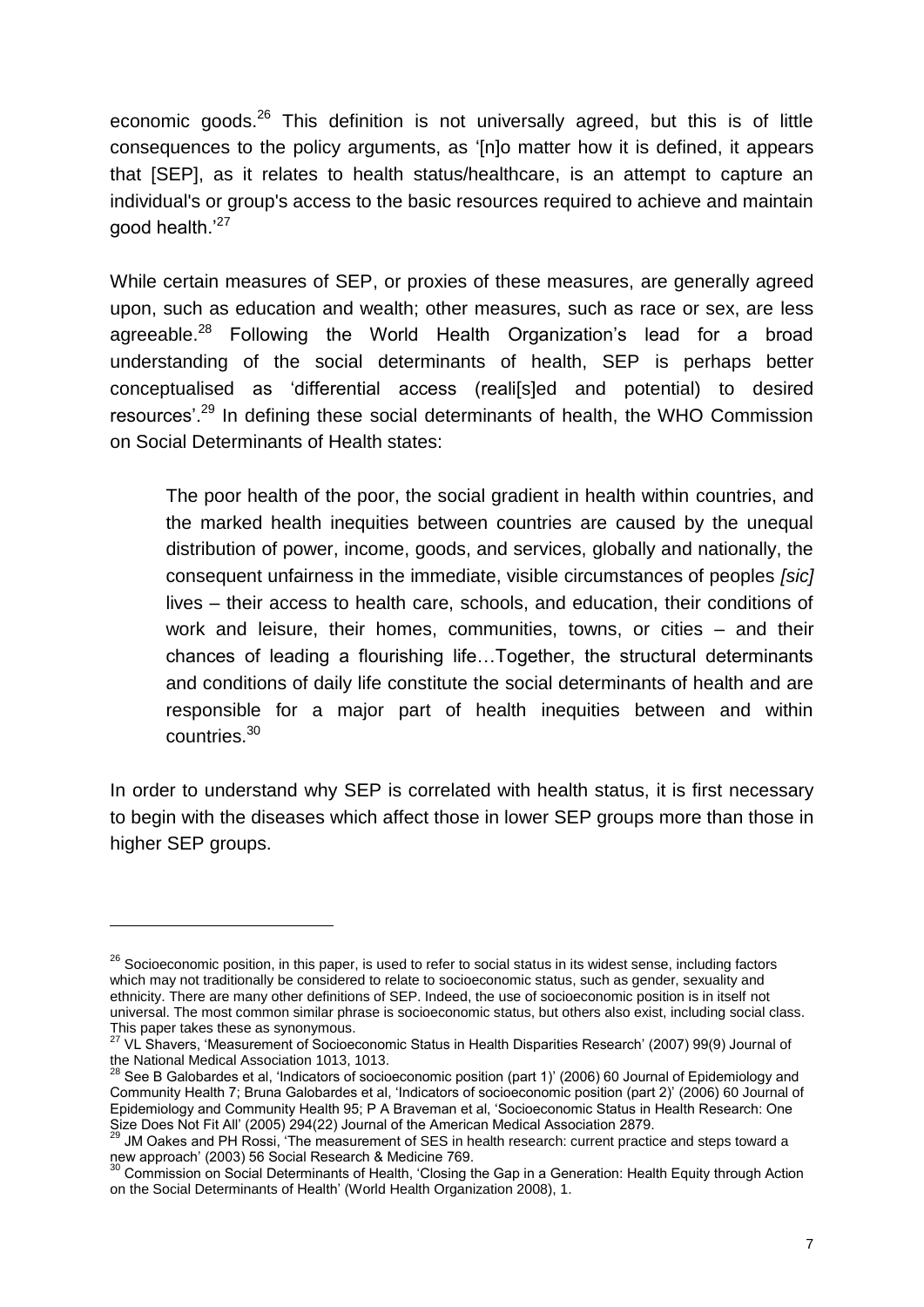It is well known that the biggest killers and the biggest sources of disease burden in Europe, and indeed globally, are NCDs. These are not only more prevalent in people from lower SEP groups, but they also cause more deaths in lower SEP groups. This pattern is seen for all four major groups of NCDs: cancers.<sup>31</sup> cardiovascular diseases, $32$  chronic respiratory diseases  $33$  and obesity.<sup>34</sup> This higher mortality and morbidity in lower SEP groups can be said to be the cause of health inequalities.

The causes of these causes are also well documented. Through disaggregated data, it is known that members of lower SEP groups live more with the major unhealthy risk factors: unhealthy diets.  $35$  tobacco use  $36$  and excessive consumption of alcohol.  $37$ 

Members of lower SEP groups live more with the risk factors which cause NCDs, and in turn more with NCDs. However, this evidence demonstrates correlation, but not causation.<sup>38</sup> As Josiane Bonnefoy et al identify:

'With respect to the social determinants of health, we are able to identify some of the necessary and the sufficient conditions involved in causation but their nature, under what circumstances, and how they operate from the social to the biological is not always very clear. The core candidates can be listed relatively easily because the extant literature has explored them at length'.<sup>39</sup>

Due to complex and multifactorial nature of NCDs, there is no single theory which accounts for health inequalities and their causal link with SEP. Nevertheless, the most prominent approaches which have sought to capture causality include the

<sup>31</sup> See JP Mackenbach, 'Health Inequalities: Europe in Profile' (2006), 26-27 & 15-16; Vanessa Gordon-Dseagu, 'Cancer and health inequalities: An introduction to current evidence (Cancer Research UK); C Schrijvers, AE Kunst and I Bovendeur, 'Health Inequalities - Inequalities in cancer mortality' (EUPHIX 2009) <http://preview.euphix.org/object\_document/o5697n29797.html>.

 $32$  See JP Mackenbach, 'Health Inequalities: Europe in Profile' (2006), 26-27; J P Mackenbach et al, 'Socioeconomic inequalities in cardiovascular disease mortality: An international study' (2000) 21(14) European Heart Journal 1141.

 $33$  See DE Schraufnagel et al, 'An official American Thoracic Society and European Respiratory Society policy statement: disparities in respiratory health' (2013) 42(4) European Respiratory Journal 906.

<sup>&</sup>lt;sup>34</sup> See A Robertson, T Lobstein and C Knai, 'Obesity and socio-economic groups in Europe: Evidence review and implications for action' (European Commission 2007); Belinda Loring and Aileen Robertson, 'Obesity and inequities: Guidance for addressing inequities in overweight and obesity' (World Health Organization Regional Office for Europe 2014).

<sup>&</sup>lt;sup>5</sup> See 'Social and economic inequalities in diet and physical activity' (Public Health England 2013);

A Drewnowski, 'Obesity, diets, and social inequalities' (2009) Nutrition Reviews S36-S39.

 $36$  See R Hiscock et al, 'Socioeconomic status and smoking: a review' (2012) 107 Annals of the New York Academy of Research 1248.

See K Bloomfield et al, 'Social inequalities in alcohol consumption and alcohol-related problems in the study countries of the EU concerted action 'gender, culture and alcohol problems: a multi-national study' 41(1) Alcohol & Alcoholism (2006) i26.

 $38$  H Graham, 'Introduction: the challenge of health inequalities' in H Graham (ed), Understanding Health Inequalities (2nd edn, Open University Press 2009), 13; M Shaw, D Dorling, D Gordon, G Davey Smith, The Widening Gap: Health Inequities and Policy in Britain (Policy Press 1999).

<sup>39</sup> J Bonnefoy et al, 'Constructing the evidence base on the social determinants of health: A guide' (NICE 2007), 14.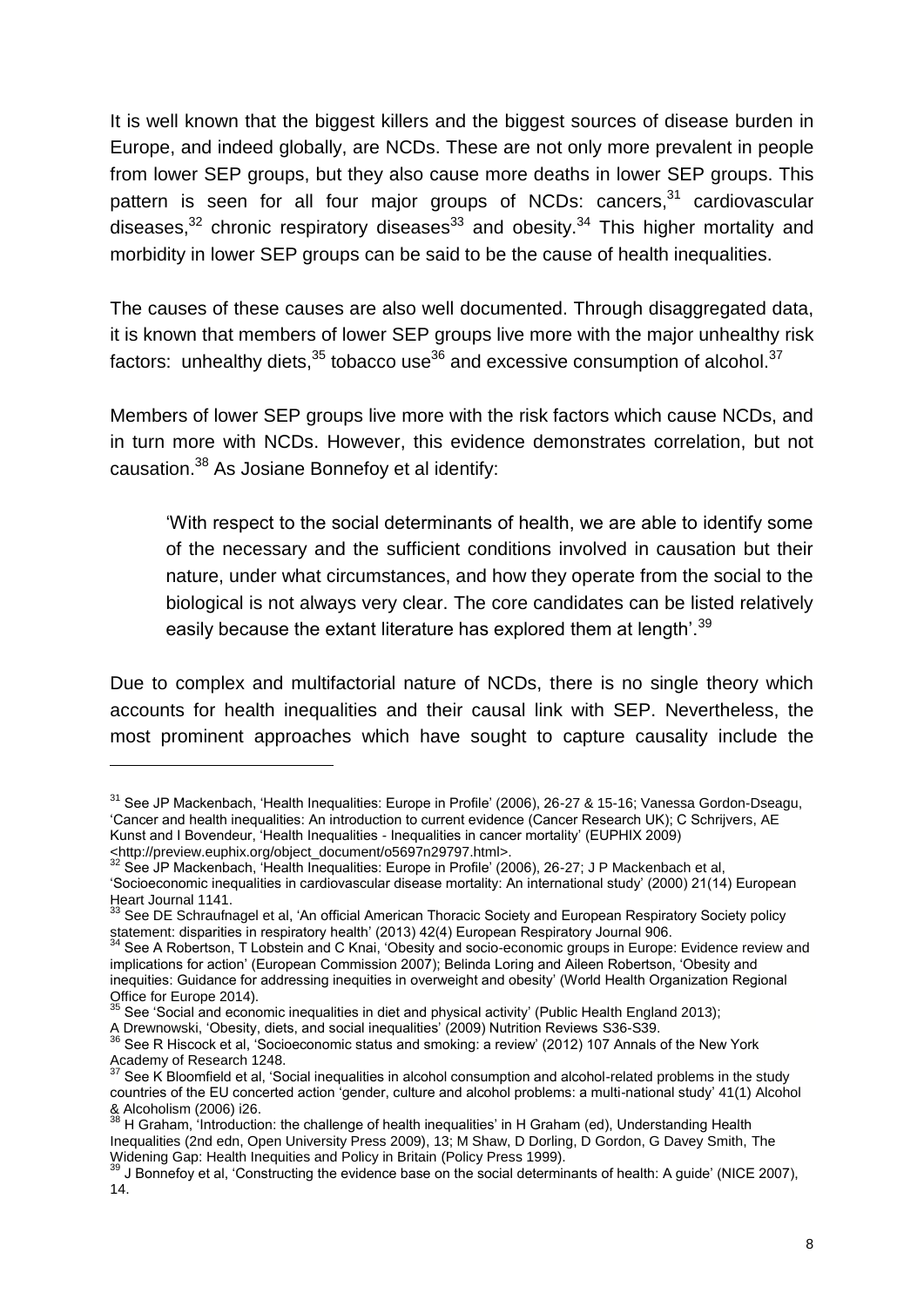material/structural, psychosocial and behavioural/cultural models, with the health selection and artefact theories having been largely discredited. These approaches have been explored elsewhere.<sup>40</sup>

As EU consumer law places the burden of making healthy decisions on the consumer, through the concept of 'consumer empowerment', <sup>41</sup> the behavioural/cultural model is particularly relevant. This approach hypothesises that SEP emphasises differences in behaviours that are either beneficial or detrimental to health. It is thought that certain groups of the population have 'cultures'<sup>42</sup> which are associated with unhealthy risk factors, and this is the cause of health inequalities. The idea of behaviours associated with cultures cannot be denied. However, this approach presents an incomplete picture – it does not explain why the behaviour of members of lower SEP groups follows this social patterning.<sup>43</sup> Therefore, even this approach is of limited use in explaining the underlying determinants

In the absence of a non-contentious, complete theory on social patterning of behavioural risk factors, policy-makers can focus on the causal pathway of health inequalities. Hilary Graham identifies that inequalities in the social/material structure of society lead to inequalities in the consumer's socioeconomic position. This leads to inequalities in the consumer's environment, which causes inequalities in the consumer's behaviour and psychology. These behaviours lead to disease differentials.<sup>44</sup> Following this pathway, it becomes clear that interventions designed to change consumer behaviour in order to reduce health inequalities are best directed at improving the consumer's environment, the social/material structure of society, or both.

#### **III. Policy failures**

 $\overline{a}$ 

The European Commission acknowledges that health inequalities between advantaged and disadvantaged citizens are inconsistent with the EU's aspirations of equality of opportunity, protection of human rights, social and economic cohesion,

<sup>&</sup>lt;sup>40</sup> See for instance G McCartney, C Collins and M Mackenzie, 'What (or who) causes health inequalities: Theories, evidence and implications?' (2013) 113 Health Policy 221; G Scambler, 'Health inequalities' (2012) 34(1) Sociology of Health & Illness 130.

European Commission, 'EU Consumer Policy strategy 2007-2013 Empowering consumers, enhancing their welfare, effectively protecting them' COM(2007) 99 final.

 $42$  Culture here is taken to mean the 'ideas, customs, and social behaviour of a particular people or society': <http://www.oxforddictionaries.com/definition/english/culture>.

 $^{43}$  G Scambler, 'Health inequalities' (2012) 34(1) Sociology of Health & Illness 130.

<sup>44</sup> H Graham, 'Social determinants and their unequal distribution: clarifying policy understandings' (2004) 82(1) Milbank Quarterly 101; H Graham, 'Intellectual Disabilities and Socioeconomic Inequalities in Health: An Overview of Research' (2005) 18 Journal of Applied Research in Intellectual Disabilities 101. See also 'Closing the gap in a generation: Health equity through action on the social determinants of health' (WHO 2008).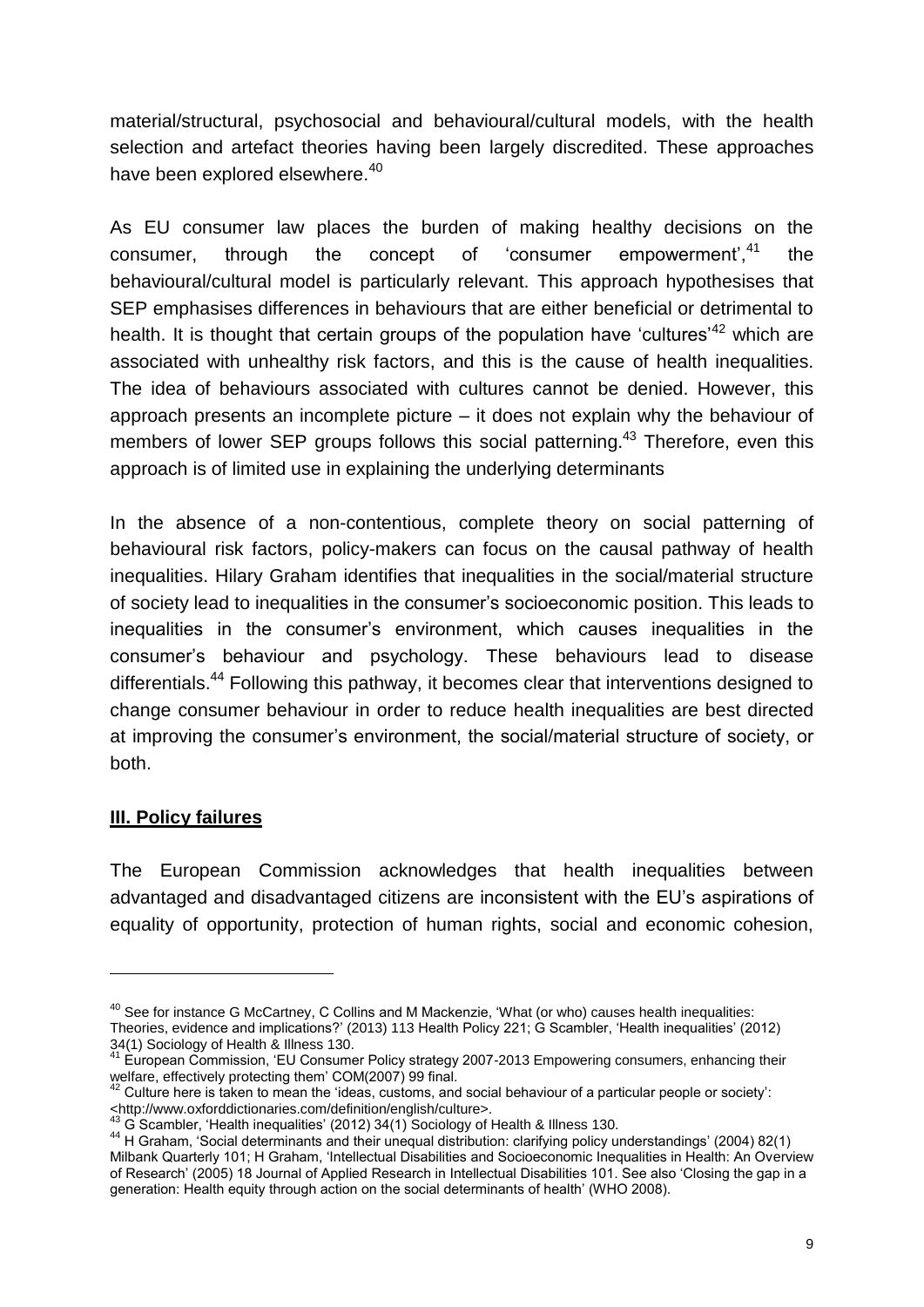avoidance of discrimination, and solidarity.<sup>45</sup> Together with Member States, it has therefore engaged in various responses, including strategic communications, policy strategies, structured activities, monitoring and evaluation, committee work, funding, and research  $46$ 

When used, these tools have been successful in many ways, such as reducing some specific determinants of NCDs, $47$  but despite these sentiments, commitments and actions, little has been successfully achieved to reduce health inequalities. For instance, while the rates of lung cancers due to smoking have been reducing in all SEP groups, the likelihood of unskilled workers developing the diseases in the 1970s was approximately three times higher than the professional classes, but in the 1990s this increased to more than five times.<sup>48</sup>

This does not imply that these policies and interventions have been ineffective - for instance, they may have reduced the increase in health gaps which would have otherwise occurred.<sup>49</sup> More accurately, it reflects the fact that NCD causation is complex, and its prevention complicated. Indeed, there is no magic bullet to halt and reverse this epidemic. It therefore requires an analysis of why these have not been as successful as one would hope. This has been highlighted most rightly by Margaret Chan, WHO Director-General, who notes that '[h]ealth inequities exist because the wrong policies are in place.'<sup>50</sup>

There are four broad policy options available to tackle health inequalities. Firstly, and most importantly, to reduce inequalities in the distribution of socioeconomic factors and structural determinants. Secondly, to tackle specific or intermediary determinants which mediate the effect of SEP on health, such as smoking. Thirdly, to tackle the consequences of lower health status on SEP. Fourthly, when people do become ill, to provide those in lower SEP groups healthcare which is more suited to their needs.<sup>51</sup> While such action should benefit all in society universally, it should be at a scale and intensity that is proportionate to the level of disadvantage – what is termed proportionate universalism.<sup>52</sup> These actions require a comprehensive, multi-level,

<sup>45</sup> See Health Inequalities in the EU: Final Report of a Consortium (European Commission Directorate-General for Health and Consumers 2013).

 $^{\circ}$  'Health Inequalities in the EU: Final Report of a Consortium' (European Commission Directorate-General for Health and Consumers 2013), 87.

P Mladovsky et al, 'Health in the European Union: Trends and Analysis' (European Observatory on Health Systems and Policies 2009), ch 7.

<sup>&</sup>lt;sup>48</sup> K Richardson, 'Smoking, Low Income and Health Inequalities: Thematic Discussion Document' (Action on Smoking and Health and the Health Development Agency 2001).

<sup>&</sup>lt;sup>49</sup> It is often rather difficult to determine which policies have had a positive effect on the reduction of disease because of epidemiological limitations, such as an ability to remove confounding factors from population data. <sup>50</sup> WHO World Conference on the Social Determinants of Health, 2011.

<sup>&</sup>lt;sup>51</sup> 'A conceptual framework for action on the social determinants of health' (World Health Organization 2010).

<sup>&</sup>lt;sup>52</sup> 'Fair Society, Healthy Lives: Strategic Review of Health Inequalities in England' (The Marmot Review 2010), 16.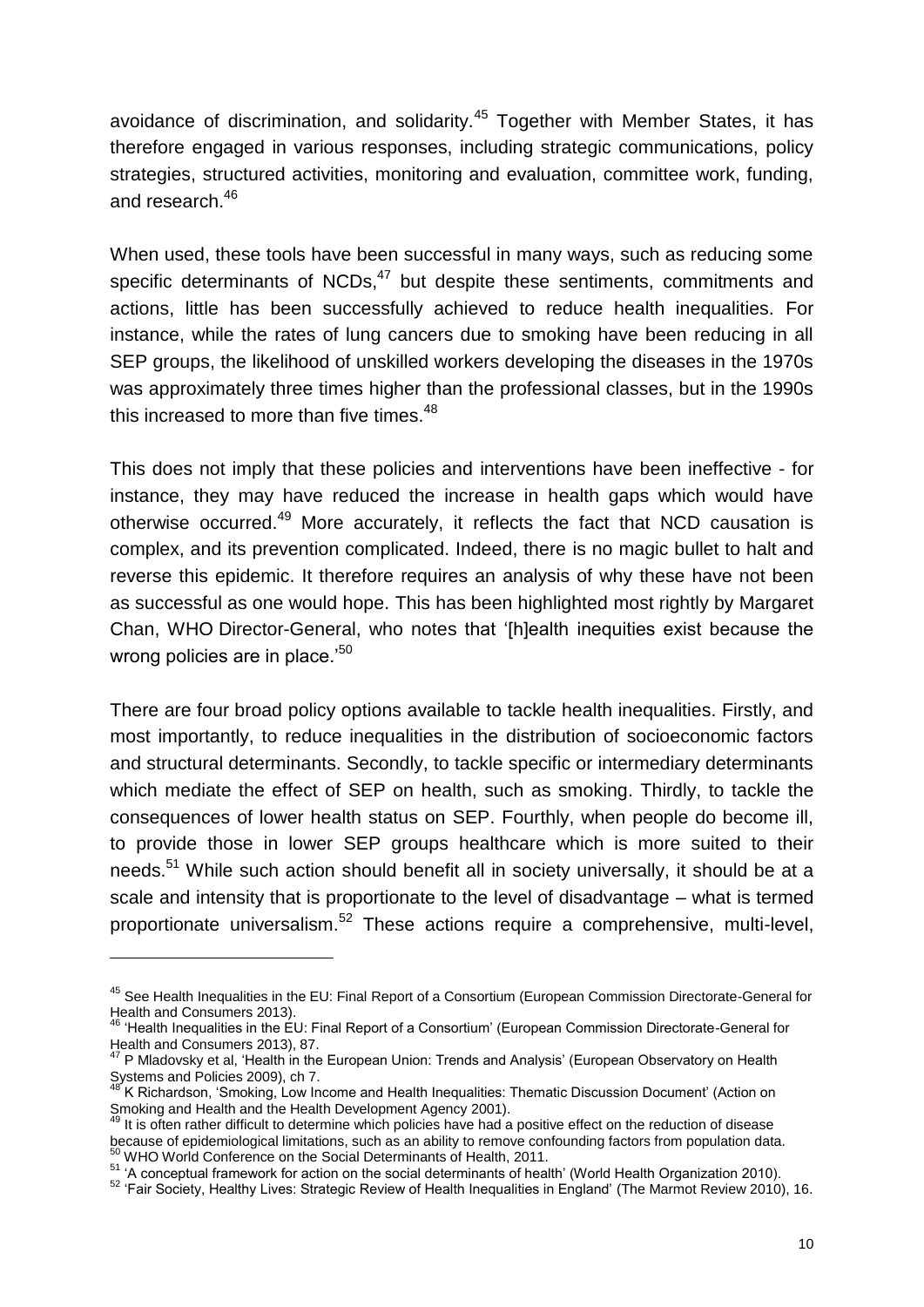multi-sector, health-in-all policies approach with the backing of political will.<sup>53</sup> They should also include legal interventions.

## **A. Legal interventions to reduce NCDs and health inequalities**

Law provides significant and diverse opportunities for preventing NCDs. Of its many advantages, some of the more notable ones include its universal application to all actors, its binding nature and ability to be enforced with consequences, its democratic process, its susceptibility to legitimate challenge before the courts, and its ability to change societal norms. $54$  It is therefore not surprising that the WHO Global Action Plan refers specifically to law as a tool for the prevention and control of  $NCDs.<sup>55</sup>$ 

In developing law and legal instruments, EU policy-makers have a number of tools at their disposal. These include disclosure requirements, information regulation schemes, marketing suppression, measures affecting product availability, economic instruments, fundamental rights approaches, performance-based regulation, selfregulation, supportive policies such as education campaigns, and civil liability schemes.<sup>56</sup>

This is not to say that law is a panacea in NCD prevention. Law does have limits, not least that the regulatory process can be slow and resource-intensive. Indeed, in addition to being a source of opportunities, law is also a source of constraints, such as with the constitutional limits in which the EU operates. Moreover, 'the legality, design, legitimacy as well as the effectiveness of several regulatory interventions intended to promote healthier behaviours remain highly contested'.<sup>57</sup> It is only through understanding these constraints, will policy-makers be able to maximise opportunities.<sup>58</sup>

<sup>&</sup>lt;sup>53</sup> 'Addressing the Social Determinants of Noncommunicable Diseases' (United Nations Development Programme 2013)

<sup>54</sup> A Alemanno and A Garde, 'Regulating Lifestyles in Europe: How to Prevent and Control Non-Communicable Diseases Associated with Tobacco, Alcohol and Unhealthy Diets?' (Swedish Institute for European Policy Studies 2013), 12.

<sup>55</sup> 'Global Action Plan for the Prevention and Control of Noncommunicable Diseases 2013-2020' (World Health Organization 2013), eg 24 & 30.

 $\overline{A}$  Alemanno and A Garde, 'Regulating Lifestyles in Europe: How to Prevent and Control Non-Communicable Diseases Associated with Tobacco, Alcohol and Unhealthy Diets?' (Swedish Institute for European Policy Studies 2013), 25.

A Alemanno and A Garde, 'Regulating Lifestyles: Europe, Tobacco, Alcohol and Unhealthy Diets' in A Alemanno and A Garde (eds), *Regulating Lifestyle Risks: The EU, Alcohol, Tobacco and Unhealthy Diets* (Cambridge University Press 2014), 2.

<sup>&</sup>lt;sup>58</sup> A Alemanno and A Garde, 'Regulating Lifestyles in Europe: How to Prevent and Control Non-Communicable Diseases Associated with Tobacco, Alcohol and Unhealthy Diets?' (Swedish Institute for European Policy Studies 2013), 12.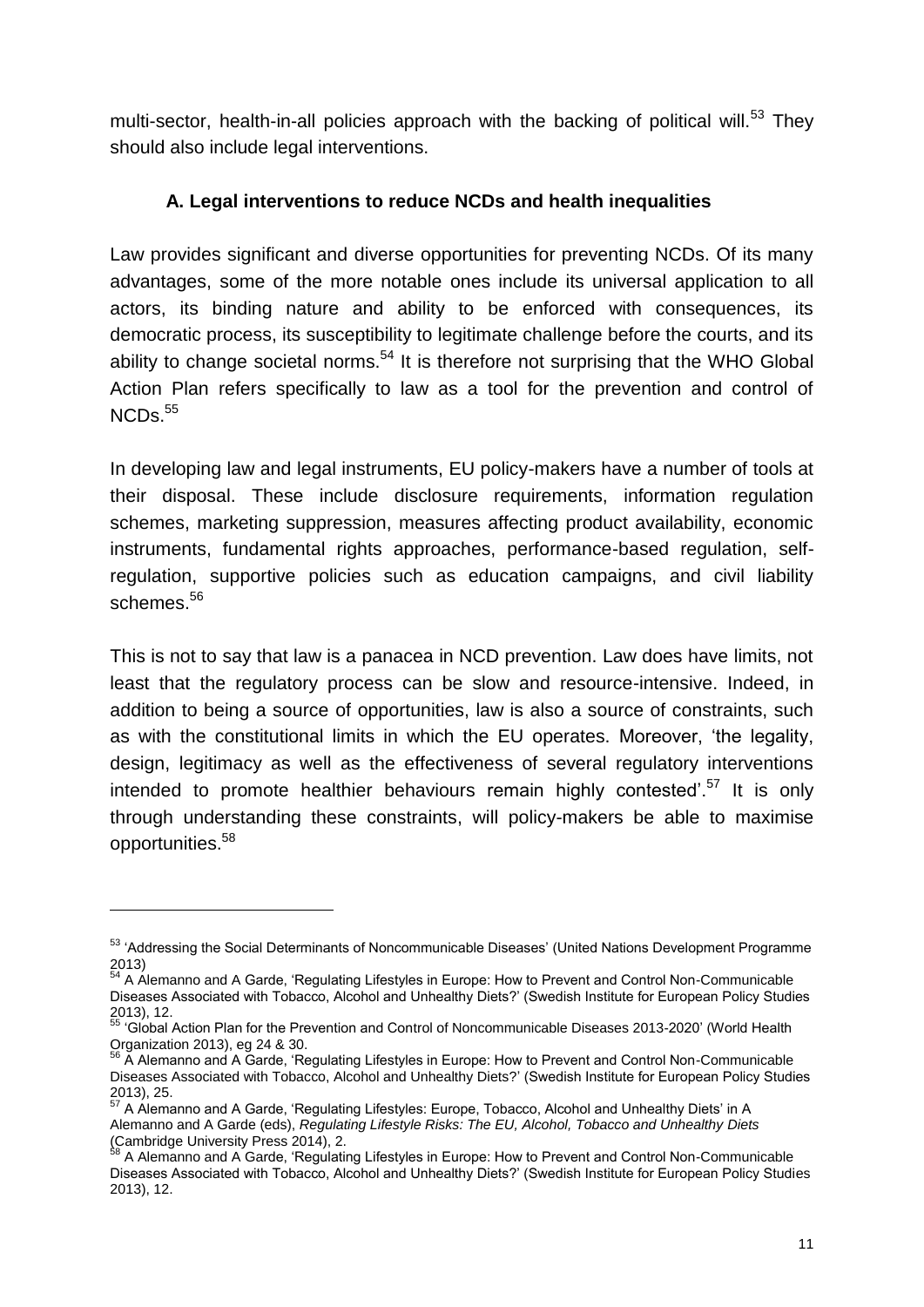The question is not so much whether the law can play an important role in promoting healthier behaviours – it clearly does. Rather, the question is how the law can be designed to support effective NCD prevention and control policies and withstand legal challenges.<sup>59</sup>

## **B. The limitations of EU consumer policy**

Notwithstanding that multiple tools in the regulatory mix need to be employed to tackle the NCD epidemic, the overwhelming majority of legislative measures have been introduced under the EU's consumer protection competence.<sup>60,61</sup> These have been aimed at reducing NCDs generally, and have targeted specific or intermediary determinants. If Hilary Graham's causal pathway above is recalled, this revolves around changing the environment so that it is conducive to healthier behaviours. Such measures have focussed on the information environment through, for instance, food labelling requirements, tobacco warnings and prohibitions against misleading marketing.<sup>62</sup>

Regulating information as a tool of consumer protection expanded significantly following the 1960s, with the adoption of a 'Preliminary Programme of the European Economic Community for a Consumer Protection and Information Policy' and its explicit acknowledgment that consumers have the right to information.<sup>63</sup> This has remained at the core of the EU's consumer protection agenda.<sup>64</sup>

The EU's legal response to NCD prevention, and the protection of vulnerable and disadvantaged groups, has also focussed heavily on the consumer information paradigm.<sup>65</sup> This envisages that consumers are provided with sufficient and accurate

<sup>&</sup>lt;sup>59</sup> A Alemanno and A Garde, 'Regulating Lifestyles in Europe: How to Prevent and Control Non-Communicable Diseases Associated with Tobacco, Alcohol and Unhealthy Diets?' (Swedish Institute for European Policy Studies 2013).

 $^{60}$  Treaty on the Functioning of the European Union [2012] OJ C326/47, Arts 169(2)(a) & Art 114.

<sup>&</sup>lt;sup>61</sup> Alternatively, Article 169(2)(b) 'can be used for measures which support the activities of the Member States in the field of consumer protection': C Twigg-Flesner, A Cross-Border-Only Regulation for Consumer Transactions in the EU: A Fresh Approach to EU Consumer Law (Springer 2012), 42. As could Article 352: Case C-436/03, European Parliament v Council of the European Union [2006] ECR I-3754. There is also the possibility of Article 115: K Gutman, 'The Commission's 2010 Green Paper on European Contract Law: Reflections on Union Competence in Light of the Proposed Options' (2011) 7(2) European Review of Contract Law 151. On the role of Art 168 see O Bartlett, 'The EU's Competence Gap in Public Health and Non-Communicable Disease Policy' Cambridge Journal of International and Comparative Law (forthcoming 2016).

<sup>62</sup> A Alemanno and A Garde, 'The Emergence of an EU Lifestyle Policy: The Case of Alcohol, Tobacco and Unhealthy Diets' (2013) 50 Common Market Law Review 1745.

<sup>&</sup>lt;sup>63</sup> Annex to Council Resolution of 14 April 1975 on a preliminary programme of the European Economic Community for a consumer protection and information policy [1975] OJ C92/1, para 3(d). For an indication of early legislative acts see appendices 1 & 2 to this document.

European Commission, 'EU Consumer Policy strategy 2007-2013 Empowering consumers, enhancing their welfare, effectively protecting them' COM(2007) 99 final.

<sup>65</sup> European Commission, 'A European Consumer Agenda - Boosting confidence and growth' COM(2012) 225 final.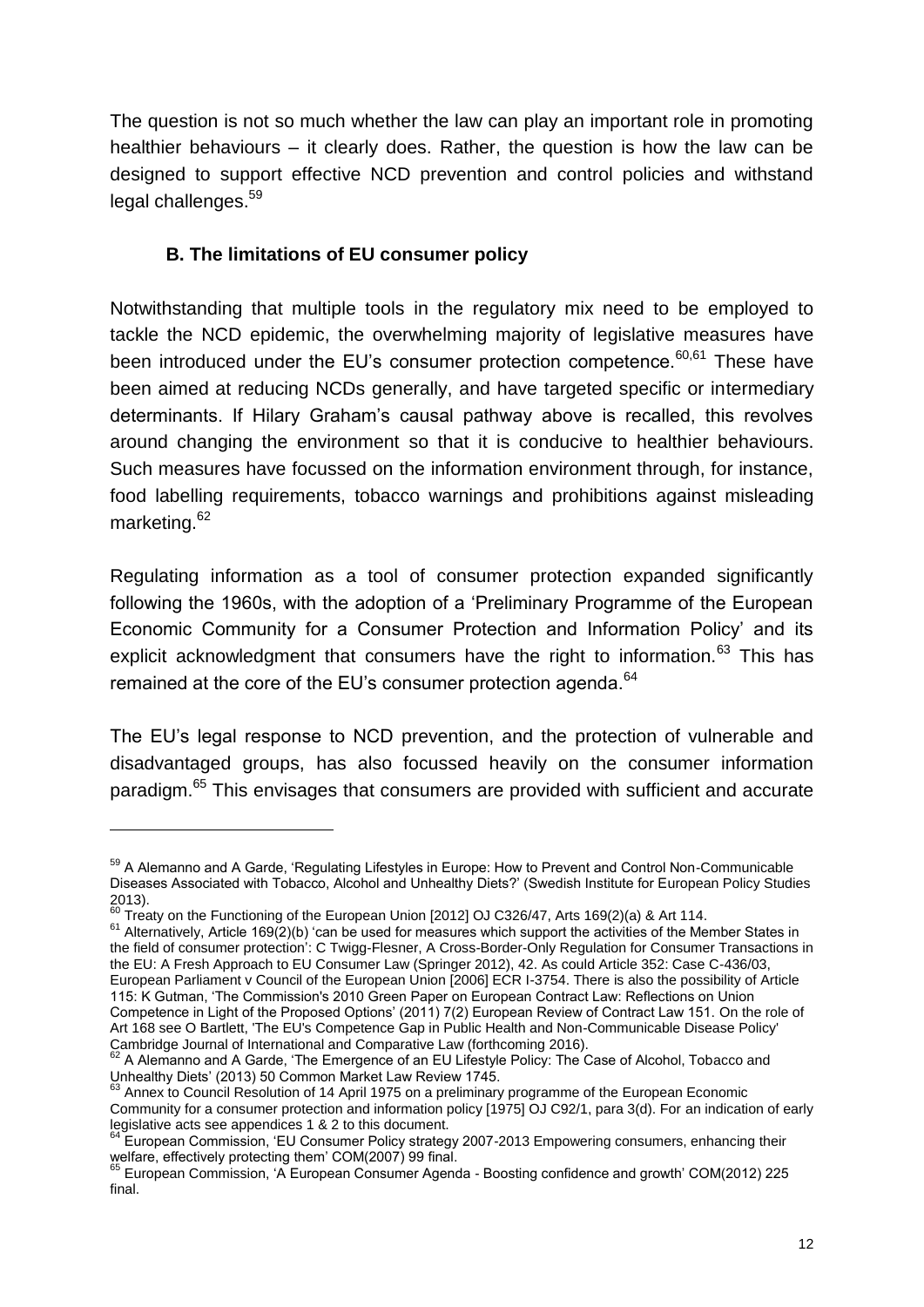information so that they become well-informed, and therefore make rational decisions which protect their health.<sup>66</sup>

Information disclosures as a tool for NCD prevention enjoys many advantages, which can be categorised into economic and equitable, $67$  as well as pragmatic, rationales. Briefly said, economic efficiency can result from information disclosures because they correct informational asymmetries which favour industry.<sup>68</sup> Thus, the typical policy responses focus on providing information to consumers; and, where such information is unlikely to be processed and acted upon, to regulate the substance of transactions.<sup>69</sup> The equity rationale asserts that consumers have the right to information;<sup>70</sup> and consumers' desire to be informed about products<sup>71</sup> should be fulfilled. However, in addition to there being no consensus on what it means to be sufficiently informed,<sup>72</sup> fundamental rights arguments have not yet been systematically utilised by the public health community.<sup>73</sup> The political pragmatism rationale also favours information, as disclosures are often easier to implement than 'command and conquer' rules. Also, by not reducing choice, consumer autonomy can be preserved, which in turn ameliorates allegations of paternalism and its pejorative conceptualisation through the 'nanny state'.<sup>74</sup>

If it is accepted that the regulation of information leads to consumers being empowered, and thereby guides them to healthier choices, information schemes would be consistent with NCD prevention. However, the current information paradigm is not consonant with achieving these aspirations.

<sup>&</sup>lt;sup>66</sup> A Garde, 'Freedom of Commercial Expression and Public Health Protection in Europe' (2010) 12 Cambridge Yearbook of European Legal Studies 225; M Friant-Perrot and A Garde, 'From BSE to Obesity: EFSA's Growing Role in the EU's Nutrition Policy' in A Alemanno and S Gabbi (eds), *Foundations of EU Food Law and Policy: Ten Years of the European Food Safety Authority* (Ashgate 2014).

<sup>67</sup> I Ramsay, 'Framework for Regulation of the Consumer Marketplace' (1985) 8 Journal of Consumer Policy 353. <sup>68</sup> G Howells, 'The Potential and Limits of Consumer Empowerment by Information' (2005) 32(3) Journal of Law and Society 349.

<sup>69</sup> GK Hadfield, R Howse and MJ Trebilcock, 'Information-Based Principles for Rethinking Consumer Protection Policy' (1998) 21 Journal of Consumer Policy 131, 132-134.

See further A Garde, 'Freedom of Commercial Expression and Public Health Protection in Europe' (2010) 12 Cambridge Yearbook of European Legal Studies 225; A Garde, 'Freedom of Commercial Expression and Public Health Protection: The Principle of Proportionality as a Tool to Strike the Balance' in NN Shuibhne and LW Gormley (eds), *From Single Market to Economic Union: Essays in Memory of John A Usher* (Oxford University Press 2012), 119.

 $71$  See for instance KG Grunert and JM Wills, 'A review of European research on consumer response to nutrition information on food labels' (2007) 15 Journal of Public Health 385, 389-390.

 $72$  S Chapman and J Liberman, 'Ensuring smokers are adequately informed: reflections on consumer rights, manufacturer responsibilities, and policy implications' (2005) 14(Suppl II) Tobacco Control ii8.

<sup>73</sup> On the evolution of the fundamental rights discourse in consumer law see Iris Benöhr, *EU Consumer Law and Human Rights* (Oxford University Press 2013).

 $74$  On the limits of the notion of personal responsibility see RS Magnusson, 'Obesity prevention and personal responsibility: the case of front-of-pack food labelling in Australia' (2010) 10 BMC Public Health 2010 662.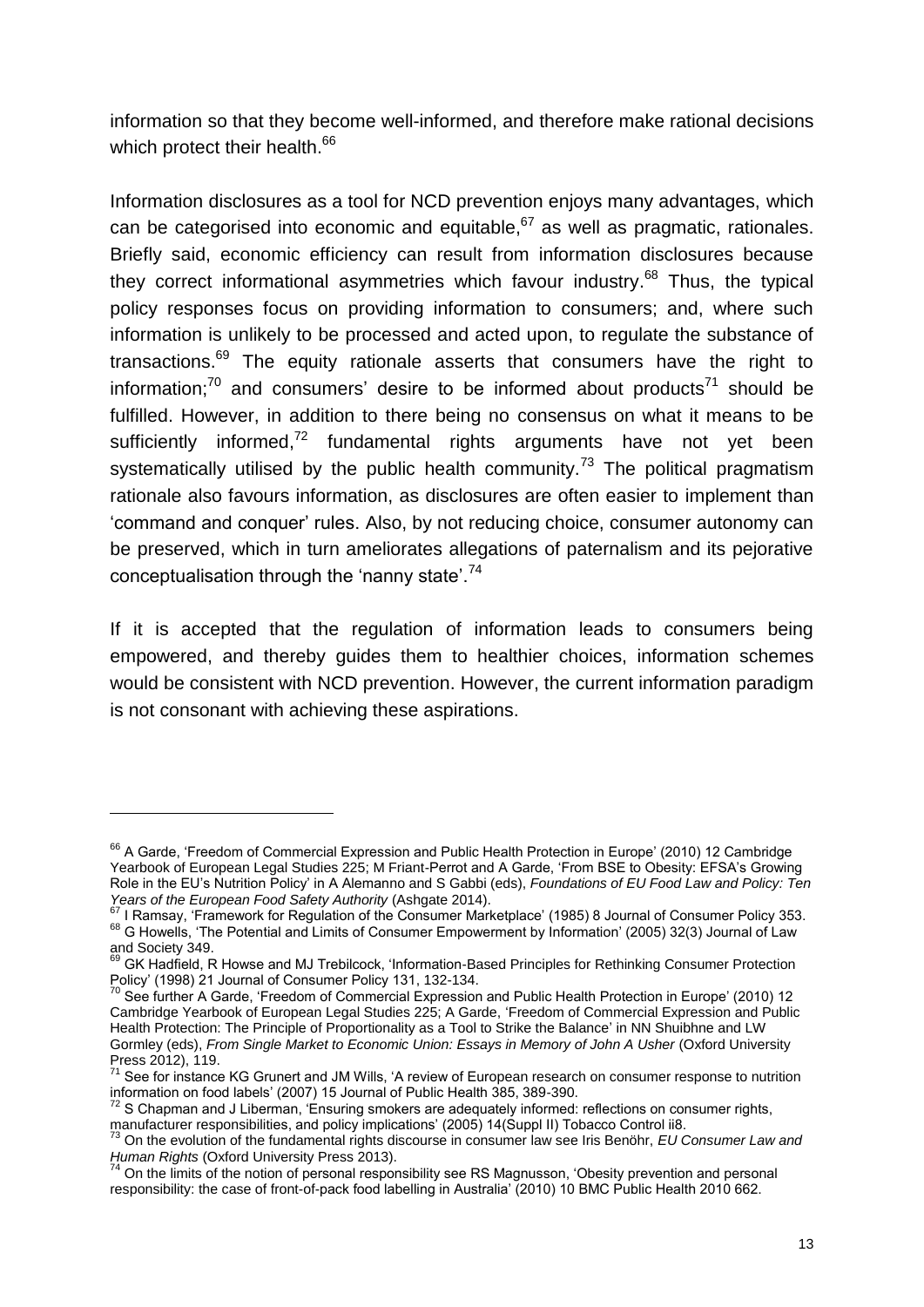This is because law, in importing the concept from neoclassical economics, takes as an axiom rational consumers who make consumption decisions which best match their true needs when armed with sufficient and accurate information. Rational consumers are said to maximise 'their utility from a stable set of preferences and accumulate an optimal amount of information and other inputs in a variety of markets'.<sup>75</sup> Characterised as *homo economicus*, this consumer is 'perfectly informed, forward-looking, invariant in his preferences, and whose decisions are unencumbered by irrelevant contextual influences'. This is the foundation on which consumer laws and policies have been adopted.

The thrust of this paper is that a substantial source of the failure to reduce NCDs and health inequalities arises from EU consumer law and policy not taking sufficient account of how consumers, especially those from lower SEP groups, actually behave.

As one of the main tasks of law, consciously or unconsciously, is to change behaviour, its ability to implement rules to effect such changes depends on the accuracy of the models of behaviour on which it is based. These models should not only foresee the response of consumers, but also include insights into why consumers are predicted to act in such ways. $^{76}$ 

The difficulty, therefore, of the rational consumer model centres on its lack of predictive power and the implausibility of its predictions. Behavioural research – an umbrella term which encompasses fields including behavioural economics, psychology, sociology, management, consumer decision making, and many others – has helped identified three key reasons for this.

Firstly, the information paradigm promoted by the EU presupposes that consumers are given good quality, sufficient information which is accurate and not misleading.<sup>77</sup> The EU therefore takes responsibility for ensuring that the consumer has available the necessary, valuable information. The difficulty with this is that information

<sup>&</sup>lt;sup>75</sup> GS Becker, 'The Economic Approach to Human Behavior' (University of Chicago Press 1976). See further for instance CR Sunstein, 'Empirically Informed Regulation' (2011) University of Chicago Law Review 1349, 1350– 1361; D Ariel, *Predictably Irrational: The Hidden Forces That Shape Our Decisions* (Harper 2008); P Diamond and Hannu Vartiainan (eds), *Behavioural Economics and its Applications* (Princeton University Press 2007); MA Eisenberg, 'The Limits of Cognition and the Limits of Contract' (1995) 47 Stanford Law Rev 211; Russell B Korobkin and TS Ulen. 'Law and Behavioural Research: Removing the Rationality Assumption from Law and Economics' (2000) 88(4) California Law Review 1051; C Jolls et al, 'A Behavioural Approach to Law and Economics' (1998) 50 Stanford Law Review 1471. But see R Epstein, 'Behavioral Economics: Human Errors and Market Correction' (2006) 73 University of Chicago Law Review 111.

 $^{76}$  OD Jones and TH Goldsmith, 'Law and Bheavioral Biology' (2005) 105 Columbia Law Review 405.  $^{77}$  M Friant-Perrot and A Garde, 'From BSE to Obesity: EFSA's Growing Role in the EU's Nutrition Policy' in A Alemanno and S Gabbi (eds), *Foundations of EU Food Law and Policy: Ten Years of the European Food Safety Authority* (Ashgate 2014), 137-138.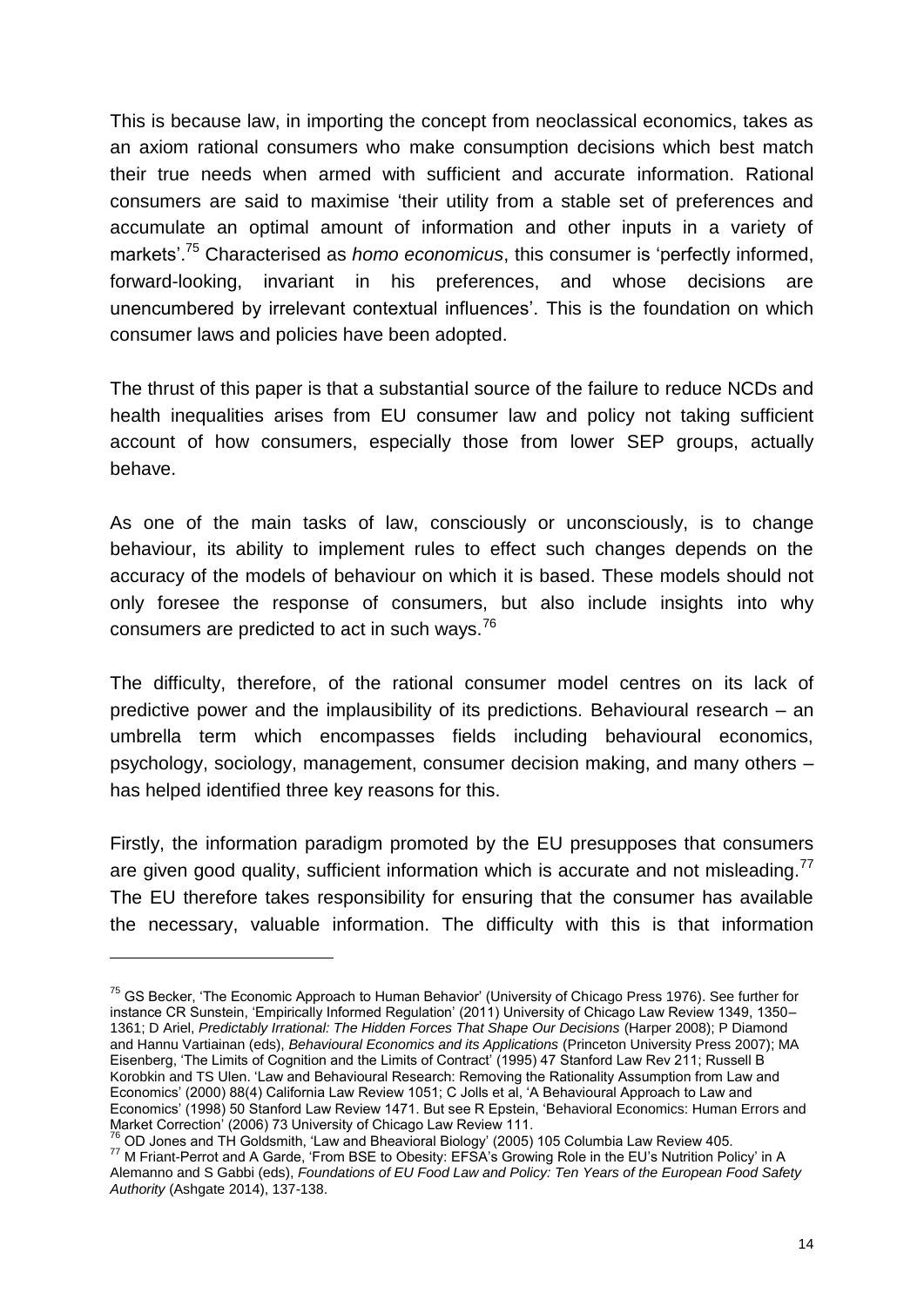provided is not always sufficient and of good quality, and not always accurate and not misleading.<sup>78</sup> There is therefore a disparity between the behaviour of the notional consumer and the real-world consumer.

Secondly, behavioural economics has brought to the fore the identification of the two sets of systems of thought, which can be considered endogenous limitations.<sup>79</sup> System 1 is the automatic system: it is uncontrolled, effortless, emotional, unconscious and fast, and has great capacity but engages superficially. System 2 is the reflective system: it is controlled, effortful, deductive, self-aware and slow, and has limited capacity but engages deeply.<sup>80</sup> This research reveals that consumers rarely act completely rationally – what is often termed 'bounded rationality' $^{81}$  – not least because consumers are subject to heuristics and biases. Despite this, the behaviour change model on which much of law<sup>82</sup> – including consumer law<sup>83</sup> – is grounded takes as its base a strong vision of System 2, and largely discounts the role of System 1.

Thirdly, rationality is not always determinant of consumer decisions, as consumer behaviour is multifaceted. $84$  In particular, there are exogenous factors which can impact on consumers following through with healthy purchasing decisions. For instance, a consumer may make a perfectly rational decision to purchase and consume more fruit and vegetables, but may not have local access to a retailer who supplies these products, or may not have sufficient income to purchase healthier products which are often more expensive than less healthy products.<sup>85</sup>

 $78$  See for instance the debates on the contents of nutritional declarations and front-of-pack labelling: European Commission, Proposal for a Regulation of the European Parliament and of the Council on the provision of food information to consumers. Impact Assessment Report on Nutrition Labelling Issues COM(2008) 40 final, ss 6.7 & 6.8.

<sup>&</sup>lt;sup>79</sup> See D Kahneman, P Slovic and A Tversky, Judgment under Uncertainty: Heuristics and Biases (Cambridge University Press 1982); A Tversky and D Kahneman, 'Judgment under Uncertainty: Heuristics and Biases' (1974) 185(4157) Research 1124-1131; Matthew Rabin 'Psychology and Economics' (1998) 36(1) Journal of Economic Literature 11.

<sup>&</sup>lt;sup>80</sup> 'Mindspace' (Institute for Government).

<sup>81</sup> HA Simon, *Models of Bounded Rationality* (MIT Press 1982).

<sup>82</sup> See C Jolls, C R Sunstein, and R Thaler, 'A Behavioural Approach to Law and Economics' (1998) 50 Stanford Law Review 1470; C R Sunstein (ed), *Behavioral Law and Economics* (Cambridge University Press 2000); R Korbkin and T Ulen, 'Law and Behavioural Research: Removing the Rationality Assumption from Law and Economics' (2000) 88 California Law Review 1951.

See RA Epstein, 'Behavioral Economics: Human Errors and Market Corrections' (2006) 73 University of Chicago Law Review 111; O Bar-Gill, 'The Behavioral Economics of Consumer Contracts' (2008) 92 Minnesota Law Review 749; RA Epstein, 'The Neoclassical Economics of Consumer Contracts' (2007) 92 Minnesota Law Review 803; JD Hanson and DA Kysar, 'Taking Behavioralism Seriously: The Problem of Market Manipulation' (1999) 74 New York University Law Review 630.

See G Howells, 'The Potential and Limits of Consumer Empowerment by Information' (2005) 32(3) Journal of Law and Society 349.

<sup>&</sup>lt;sup>85</sup> A Drewnowski, 'Obesity and the food environment: dietary energy density and diet costs' (2004) 27(3 Suppl) American Journal of Preventative Medicine 154.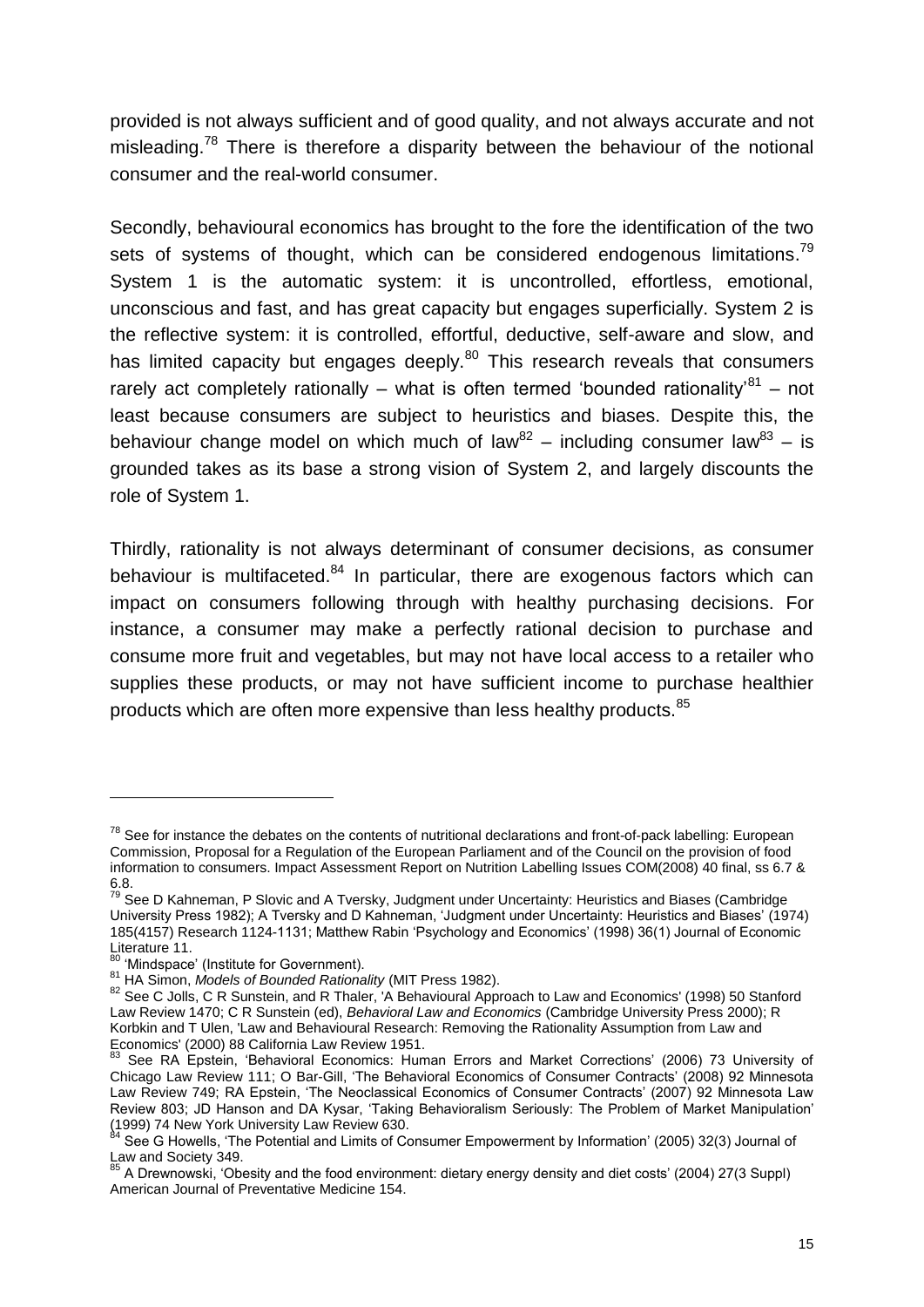The totality of this behavioural research tells us that consumers (i) do not like change; (ii) are influenced by others; (iii) are not inherently selfish; (iv) have egos; (v) live in the here and now; (vi) have limited cognitive capacity; (vii) are influenced be their environment; (viii) makes choices relatively; and (ix) have values which are personal.<sup>86</sup>

These behavioural insights apply at all stages of the purchasing process. Therefore, in order for information to influence behavioural choices positively, consumer decision theories reveal that consumer must (i) be exposed to the information and (ii) perceive it. They must then (iii) understand the information and (iv) draw an inference of the healthiness of product. Then (v) integrate this with other information. This will influence the (vi) evaluation of the product, and eventually the (vii) purchase decision.<sup>87</sup>

The corollary of the application of behavioural insights to the purchasing process is to reveal that a failure to sufficiently incorporate the findings of behavioural research into consumer policy leads to the development of rules which may not be effective in NCD prevention.<sup>88</sup> This is not to say, however, that consumer law has not taken any account of behavioural research. This is far from true.<sup>89</sup> Instead, it is to say that, despite some limited behavioural insights, the rational consumer model in consumer law still lacks sufficient predictive power and maintains implausible predictions.

## **C. Behavioural insights in consumer law**

 $\overline{a}$ 

88 See TA Glass and MJ McAtee, 'Behavioral research at the crossroads in public health: Extending horizons, envisioning the future' (206) 62 Social Research & Medicine 1650; K Glanz and DB Bishop, 'The Role of Behavioral Research Theory in Development and Implementation of Public Health Interventions' (2010) 31 Annual Review of Public Health 399; J Coreil, *Social and Behavioral Foundations of Public Health* (2nd edn, Sage Publications 2010); Derek Rutter and Lyn Quine (eds), Changing Health Behaviour Intervention And Research With Social Cognition Models (Open University Press 2002), esp chs 3, 5, 7 & 11.

<sup>&</sup>lt;sup>86</sup> Behavioural research is a conceptually evolving field filled with varying and conflicting nomenclature, and disputes over classification and boundaries. This rough categorisation has been adapted from A Samson and O Wood, 'Behavioral Economics: A Primer' (London School of Economics and Political Science 2010).

 $87$  KG Grunert et al, 'Use and understanding of nutrition information on food labels in six European countries' (2010) 18 Journal of Public Health 261, esp 262. See also KG Grunert and JM Wills, 'A review of European research on consumer response to nutrition information on food labels' (2007) 15 Journal of Public Health 385; K G Grunert, 'Current issues in the understanding of consumer food choice' (2002) 13 Trends in Food Research & Technology 275. For an alternative modal see J Barreiro-Hurlé, 'Does nutrition information on food products lead to healthier food choices?' (2010) 35 Food Policy 221, 222.

<sup>89</sup> See MG Faure and HA Luth, 'Behavioural Economics in Unfair Contract Terms: Cautions and Considerations' (2011) 34 Journal of Consumer Policy 337; J Trzaskowski, 'Behavioural Economics, Neuroscience, and the Unfair Commercial Practises *[sic]* Directive' (2011) 34 Journal of Consumer Policy 377; SI Becher, 'Behavioral Science and Consumer Standard Form Contracts' (207) 68(1) Louisiana Law Review 117; JD Wright, 'Behavioral Law and Economics, Paternalism, and Consumer Contracts: An Empirical Perspective' 2 NYU Journal of Law & Liberty 470; J A Luzak, 'To Withdraw Or Not To Withdraw? Evaluation of the Mandatory Right of Withdrawal in Consumer Distance Selling Contracts Taking Into Account Its Behavioural Effects on Consumers' (2014) 37 Journal of Consumer Policy 91; J Mehta (ed), *Behavioural Economics in Competition and Consumer Policy* (ESRC Centre for Competition Policy 2013); 'Consumer Behavioural Biases in Competition: A Survey' (Office of Fair Trading 2011); 'Consumer Decision-Making in Retail Investment Services' (European Commission).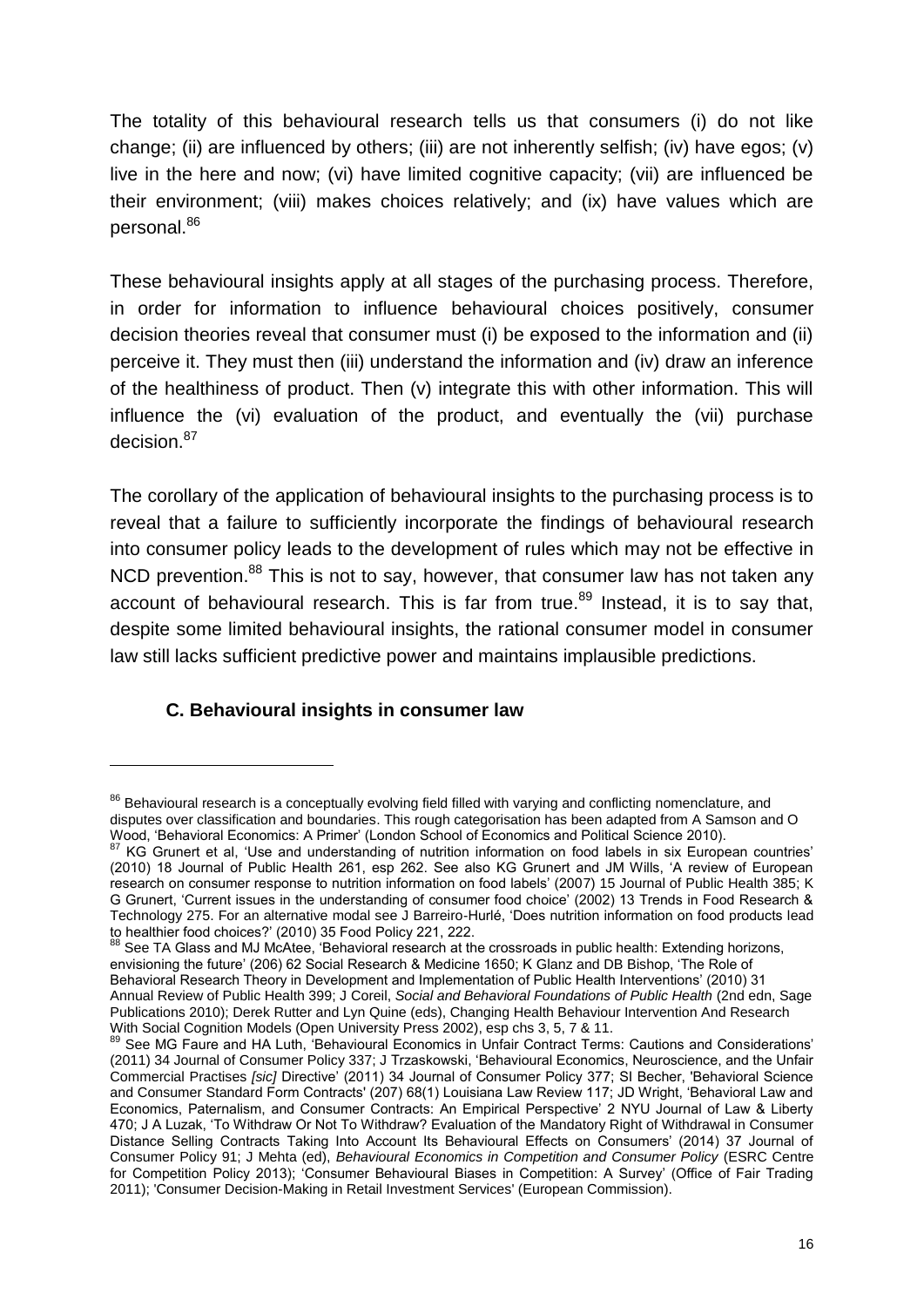EU consumer law does take behavioural considerations into account when developing new legislation. $90$  However, when behavioural research is taken into account, two limitations remain. Either (i) the standard against which consumer behaviour is assessed is particularly high; or (ii) the expectation of consumer behaviour is improbable.

For limitations of space, this section discusses two examples from recent consumer protection legislative acts which have, at least in part, the objective of NCD prevention. The first is the case of the Food Claims Regulation<sup>91</sup> which, through its average consumer benchmark, assesses consumer behaviour against an exceptionally high standard. The second is the revised Tobacco Products Directive<sup>92</sup> which, through its provisions on warnings, places an improbable expectation on consumer behaviour.

#### *(a) Food Claims Regulation*

Notwithstanding the EU's early awareness of the negative effects of unhealthy diets, and the importance of food labelling in informing and educating consumers.  $93$  it is only in recent years that the EU has taken a more active, joined-up approach to food labelling which fuses considerations of economic interests with that of health. $94$  What has resulted is the current regulatory system governing food information which aims for 'the protection of the interests of consumers' through enabling 'consumers to make informed choices in relation to the foods they consume'.<sup>95</sup>

Article  $5(2)$  of the Food Claims Regulation provides that health and nutrition claims<sup>96</sup> are only permitted if 'the average consumer can be expected to understand the beneficial effects as expressed in the claim.<sup>97</sup> This is qualified by the Preamble which states that in determining whether consumers are likely to be misled, in line

 $90$  See A Sibony and G Helleringer, 'EU Consumer Protection and Behavioural Sciences: Revolution or Reform?' in A Alemanno and A Sibony (eds), *Nudge and the Law: A European Perspective* (Hart 2015); A Sibony, 'Can EU Consumer Law Benefit From Behavioural Insights' in K Mathis (ed), *European Perspectives on Behavioural Law and Economics* (Springer 2015).

 $^1$  Regulation (EC) No 1924/2006.

<sup>92</sup> Directive 2014/40/EU.

<sup>93</sup> Annex to Council Resolution of 19 May 1981 on a second programme of the European Economic Community for a consumer protection and information policy [1981] OJ C133/1, para 15(1).

See White Paper on A Strategy for Europe on Nutrition, Overweight and Obesity related health issues COM(2007) 279 final. See also European Commission, 'Commission staff working document on knowledgeenhancing aspects of consumer empowerment 2012 – 2014' SWD(2012) 235 final.

 $95$  Regulation (EC) No 178/2002, Article 8.

 $^{96}$  This is any non-mandatory message or representation which states, suggests or implies that a food has particular beneficial nutritional properties; or which states, suggests or implies that a relationship exists between a food category, a food or one of its constituents and health: Article 2.

<sup>97</sup> Article 5(2). See also Arts 13(1)(c)(ii) & 16(3)(c).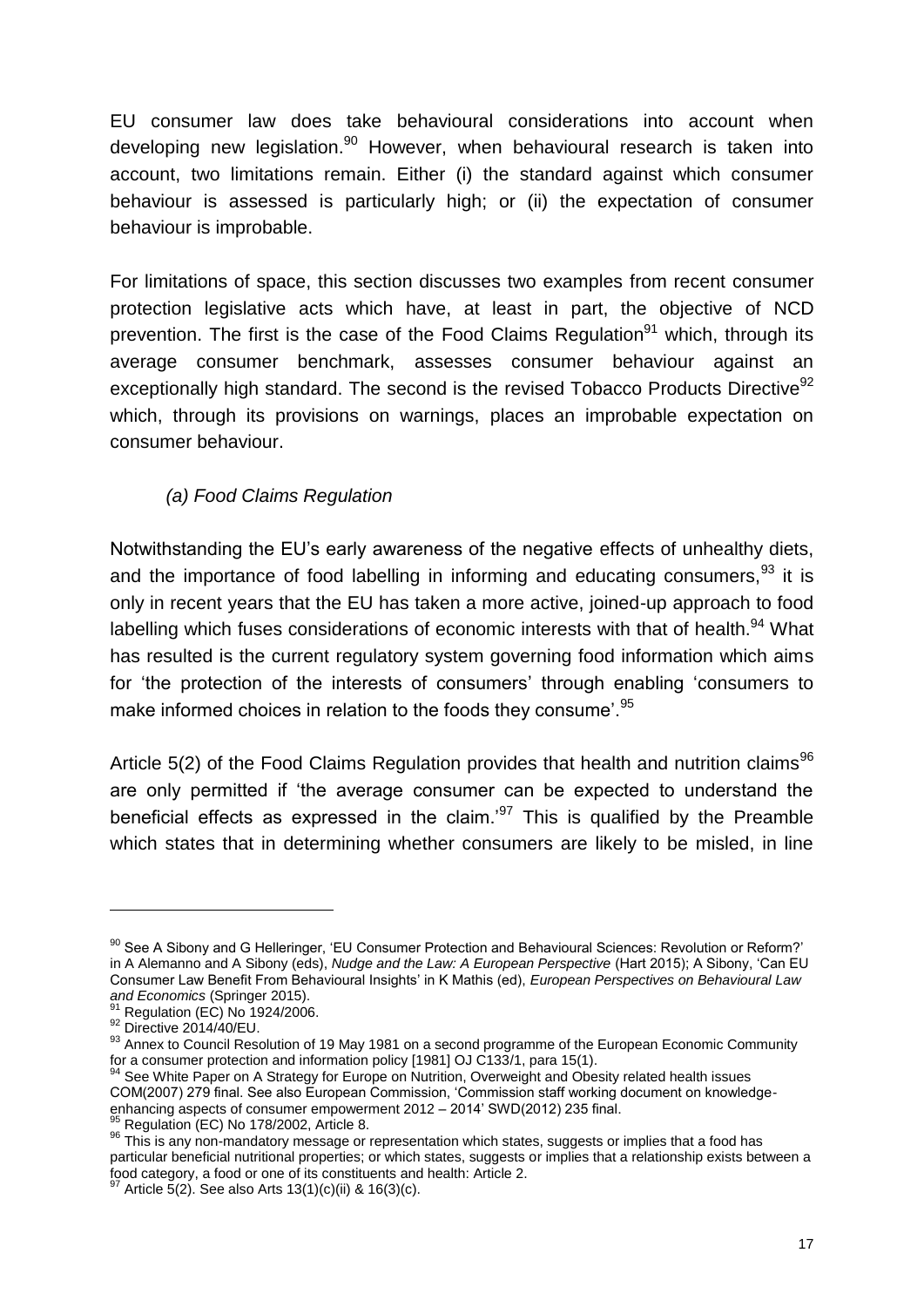with general EU consumer law, <sup>98</sup> a benchmark is taken of the average consumer who is reasonably well-informed and reasonably observant and circumspect taking into account social, cultural and linguistic factors.<sup>99,100</sup>

The notion of the average consumer has developed over a substantial body of case law.<sup>101</sup> This asserts that the average consumer is an active player in the market who reads information<sup>102</sup> but perhaps will pay less attention to common products.  $103$  The average consumer will have background knowledge.<sup>104</sup> The average consumer will also be critical towards information, and not take information literally,  $105$  The average consumer will not be misled easily if sufficient information is available.<sup>106</sup>

The reality is that consumers do not always read food information.<sup>107</sup> will not always have background knowledge,<sup>108</sup> will not always be critical towards information,<sup>109</sup> and

<sup>98</sup> See BB Duivenvoorde, *The Consumer Benchmarks in the Unfair Commercial Practices Directive* (Springer 2015); R Incardona and C Poncibò, 'The average consumer, the unfair commercial practices directive, and the cognitive revolution' (2007) 30 Journal of Consumer Policy 21.

Recital 15. See A Garde, EU Law and Obesity Prevention (Kluwer Law International 2010), 155-157.

<sup>100</sup> It should be noted that where a claim is specifically aimed at a particularly vulnerable group of consumers, it takes as desirable that the impact of the claim be assessed from the perspective of the average member of that group. However, this was not introduced in order to protect members of lower SEP groups, but instead to protect consumers who have specific characteristics (such as mental or physical disability) only when communications are directed specifically at these groups. See M Friant-Perrot, 'The Vulnerable Consumer in the UCPD and Other Provisions of EU Law' in W van Boom, A Garde and O Akseli (eds), *The Unfair Commercial Practices Directive: Impact, Enforcement Strategies and National Legal Systems* (Ashgate 2014); BB Duivenvoorde, *The Consumer Benchmarks in the Unfair Commercial Practices Directive* (Springer 2015).

<sup>&</sup>lt;sup>101</sup> Case C-210/96, Gut Springenheide GmbH, Rudolf Tusky v Oberkreisdirektor des Kreises Steinfurt Amt für Lebensmittelüberwachung [1998] ECR I-4657, as confirmed in Case C-303/97, Verbraucherschutzverein eV v Sektkellerei G.C. Kessler GmbH und Co. [1999] ECR I-00513

 $12$  Case C-51/94, Commission of the European Communities v Federal Republic of Germany [1995] ECR I-03599, [34]. See also for instance Case C*-*133-136/85, Walter Rau Lebensmittelwerke and others v Bundesanstalt fur landwirtschaftliche Marktordnung [1987] ECR I-2289; Case 178/84, Commission of the European Communities v Federal Republic of Germany [1987] ECR 01227; Case 407/85 3 Glocken GmbH and Gertraud Kritzinger v USL Centro-Sud and Provincia autonoma di Bolzano [1988] ECR 04233. On this labelling doctrine see G Davies, 'Consumer Protection as an Obstacle to the Free Movement of Goods' [2003] 4(3) ERA Forum 55.

<sup>103</sup> Case C-498/07, P Aceites del Sur-Coosur SA v Koipe Corporación SL [2009] ECR I-7371.

<sup>104</sup> Case C-465/98, erein gegen Unwesen in Handel und Gewerbe Köln eV v Adolf Darbo AG [2000] ECR I-02297. But not necessarily technical knowledge: Case C-26/13, Árpád Kásler, Hajnalka Káslerné Rábai v OTP Jelzálogbank Zrt [2014].

<sup>105</sup> Case C-362/88, GB-INNO-BM v Confédération du commerce luxembourgeois [1990] ECR I-00667; Case C-126/91, Schutzverband gegen Unwesen in der Wirtschaft e.V. v Yves Rocher GmbH [1993] ECFR I-02361. <sup>106</sup> Case C-373/90, Criminal proceedings against X [1992] ECR I-00131

<sup>107</sup> As confirmed by eye tracking experiments: DJ Graham et al, 'Eye tracking and nutrition label use: A review of the literature and recommendations for label enhancement' (2012) 37(4) Food Policy 378. See also J Aschemann-Witzel and U Hamm, 'Do consumers prefer foods with nutrition and health claims? Results of a purchase simulation' (2010) 16 Journal of Marketing Communications 47, 48-49; Liisa Lähteenmäki, 'Claiming health in food products' (2013) 27 Food Quality and Preference 196; B Roe et al, 'The impact of health claims on consumer search and product evaluation outcomes: results from FDA experimental data' (1999) 18 Public Policy Mark 89.

For reviews on background knowledge and understanding see KG Grunert et al, 'Determinants of consumer understanding of health claims' (2011) 56(2) Appetite 56(2) 269; KG Grunert et al, 'Nutrition knowledge, and use and understanding of nutrition information on food labels among consumers in the UK' (2010) 55(2) Appetite 177; G Nocella and O Kennedy, 'Food health claims – What consumers understand' (2012) 37 Food Policy 571.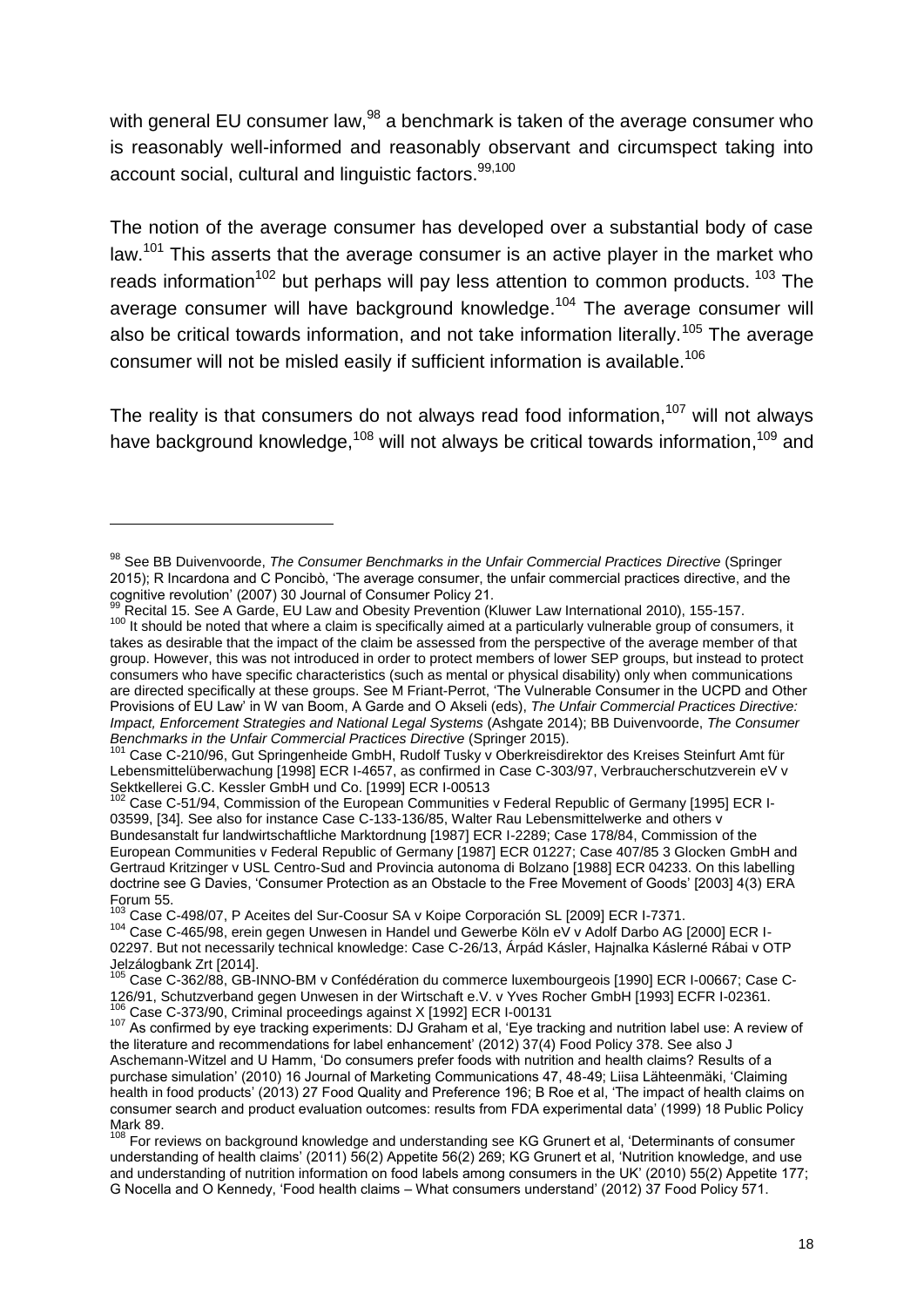therefore will often be misled.<sup>110</sup> Moreover, although the Court does not prohibit research polls and expert opinions, which may provide statistical or qualitative insight into consumer behaviour, it stresses the issue being one for judicial assessment.<sup>111</sup>

The benchmark is 'an attempt to navigate a course between the rich diversity of actual consumer behaviour and the need for an operational regulatory benchmark.<sup>112</sup> However, in aiming for a workable pan-European standard,<sup>113</sup> and adopting a measure of maximum harmonisation, there remains little room to take into account the differences which exist between consumers.<sup>114</sup>

The Regulation seeks to mitigate these difficulties by only permitting 'nutrition claims' which appear on a closed list in the Annex to the Regulation. As regards 'health claims', the Regulation provides that these 'should only be authorised…after a scientific assessment of the highest possible standard.<sup>115</sup> The European Food Safety Authority (EFSA), who is tasked with delivering opinions on health claims, shall 'give advice on whether the proposed wording of the health claim is understandable and meaningful to the average consumer<sup>116</sup> and take this understanding into account when assessing application for authorisation of claims.<sup>117</sup> In its initial assessment of claims, which must also follow the average consumer test laid down by the CJEU, EFSA rejected approximately 80% of claims submitted to it. This has certainly helped wipe out a great number of misleading statement. However, the known processes of

 $\overline{a}$ 

 $116$  Article 16(3).

<sup>&</sup>lt;sup>109</sup> M Dean et al, 'Perceived relevance and foods with health-related claims' (2012) 24(1) Food Quality and Preference 129; F Mariotti, 'Potential pitfalls of health claims from a public health nutrition perspective' (2010) 68(10) Nutrition Reviews 624; S Burton et al, 'Nutrition ad claims and disclosures: Interaction and mediation effects for consumer evaluations of the brand and the ad' (2000) 11(3) Marketing Letters 235; Li Lähteenmäki, 'Claiming health in food products' (2013) 27 Food Quality and Preference 196; J Aschemann-Witzela and Ulrich Hamm, 'Do consumers prefer foods with nutrition and health claims? Results of a purchase simulation' (2010) 16 Journal of Marketing Communications 47; P Chandon and B Wansink, 'The Biasing Health Halos of Fast-Food Restaurant Health Claims: Lower Calorie Estimates and Higher Side-Dish Consumption Intentions' (2007) 34 Journal of Consumer Research 301.

<sup>&</sup>lt;sup>110</sup> M Pothoulaki and G Chryssochoidis, 'Health claims: Consumers' matters' (2009) 1 Journal of Functional Foods 222, 225 & 227; 'Review and analysis of current literature on consumer understanding of nutrition and health claims made on food (Food Standards Agency 2007); JM Wills et al, 'European consumers and health claims: attitudes, understanding and purchasing behaviour' (2012) 71 Proceedings of the Nutrition Society 229; SS genannt Bonsmann et al 'Do consumers prefer foods with nutrition and health claims? Results of a purchase simulation' (2010) 16 Journal of Marketing Communications 47.

Case C-210/96, Gut Springenheide GmbH, Rudolf Tusky v Oberkreisdirektor des Kreises Steinfurt Amt für Lebensmittelüberwachung [1998] ECR I-4657, [35] & [36]. Cf Case C-373/90, Criminal proceedings against X [1992] ECR I-00131, where the Court used a quantitative test.

<sup>&</sup>lt;sup>112</sup> S Weatherill, 'Who is the 'Average Consumer?' in Stephen Weatherill and Ulf Bernitz (eds), The Regulation of Unfair Commercial Practices under EC Directive 2005/09 (HArticle 2007), 135..

 $16$  Case C-315/92, Verband Sozialer Wettbewerb eV v Clinique Laboratoires SNC and Estée Lauder Cosmetics GmbH [1994] ECR I-00317. Cf Case C-313/94, F.lli Graffione SNC v Ditta Fransa [1996] ECR I-6039; Case C-220/98, Estée Lauder Cosmetics GmbH & Co. OHG v Lancaster Group GmbH [2000] ECR I-117.

 $114$  Although the case law does not take much account of behavioural research, this is not to say that it cannot: S Weatherill, 'Who is the 'Average Consumer?' in S Weatherill and U Bernitz (eds), *The Regulation of Unfair Commercial Practices under EC Directive 2005/09* (Hart 2007), 133.

 $115$  Recital 22.

 $117$  Recital 28.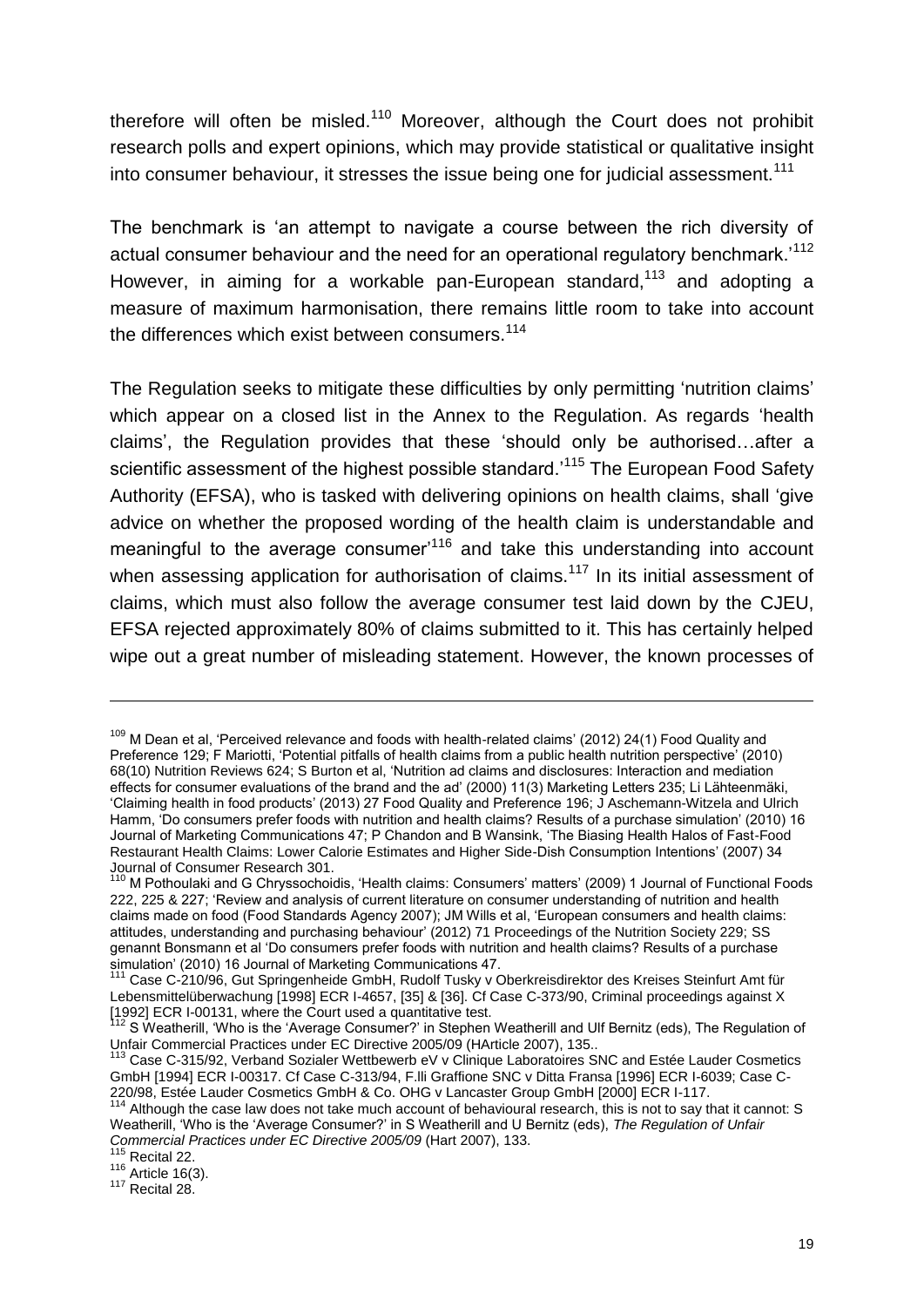$EFSA<sub>118</sub>$  as well as its implementing rules,<sup>119</sup> do not make explicit reference to consumer understanding. Indeed, the Panel on Dietetic Products, Nutrition and Allergies at EFSA, which deals with substantiation of food claims, does not have members who specialise in matters of consumer understanding.<sup>120</sup> It therefore remains the case that while the EU has made much progress, it has not gone far enough.

Indeed, the original proposed Food Claims Regulation included a provision which would have prohibited food claims if the food product did not meet a certain nutritional profile. As the preamble correctly notes: 'The application of nutrient profiles as a criterion would aim to avoid a situation where nutrition or health claims mask the overall nutritional status of a food product, which could mislead consumers when trying to make healthy choices in the context of a balanced diet.<sup>'121</sup> This, however, transpired to be 'one of the most debated articles' in the proposed Regulation.<sup>122</sup> The final text of the Regulation was diluted in two ways. Firstly, the restrictions are less restrictive than originally proposed. Secondly, nutrient profiling was not detailed in the text. Instead, the Commission was required to establish such a system. Reaching consensus on this has proved so difficult<sup>123</sup> that no profile has been adopted by the Commission.<sup>124</sup> The deadline expired in January 2009.<sup>125</sup>

#### *(b) Tobacco Products Directive*

The revised Tobacco Products Directive (TPD2) takes into account behavioural research most notably by requiring larger graphical warnings;<sup>126</sup> and removing the tar, nicotine and carbon monoxide (TNC) declaration. The preamble specifically notes this behavioural basis:

<sup>&</sup>lt;sup>118</sup> M B Gilsenan, 'Nutrition & health claims in the European Union: A regularity overview' (2011) 22 Trends in Food Science & Technology 536, esp 538.

Commission Regulation (EC) No 353/2008 of 18 April 2008 establishing implementing rules for applications for authorisation of health claims as provided for in Article 15 of Regulation (EC) No 1924/2006 of the European Parliament and of the Council [2008] OJ L109/11

<sup>&</sup>lt;sup>120</sup> David P Richardson, 'The scientific substantiation of health claims with particular reference to the grading of evidence' (2005) 44 European Journal of Nutrition 319, 321. The list of current members of the panel does not list anyone who is a specialist in consumer understanding: <http://www.efsa.europa.eu/en/nda/ndamembers.htm> (accessed 21st May 2015).

Recital 10.

<sup>122</sup> A Garde, EU Law and Obesity Prevention (Kluwer Law International 2010), 150 et seq.

<sup>123</sup> For some difficulties see for instance T Lobstein and S Davies, 'Defining and labelling 'healthy' and 'unhealthy' food' (2007) 12(3) Public Health Nutrition 331; Peter Scarborough, Mike Rayner and Lynn Stockley, 'Developing nutrient profile models: a systematic approach' (2007) 10(4) Public Health Nutrition 330.

But see EFSA's recommendation: <http://www.efsa.europa.eu/en/scdocs/doc/644.pdf>.

 $125$  Article 4.

 $126$  Article 8.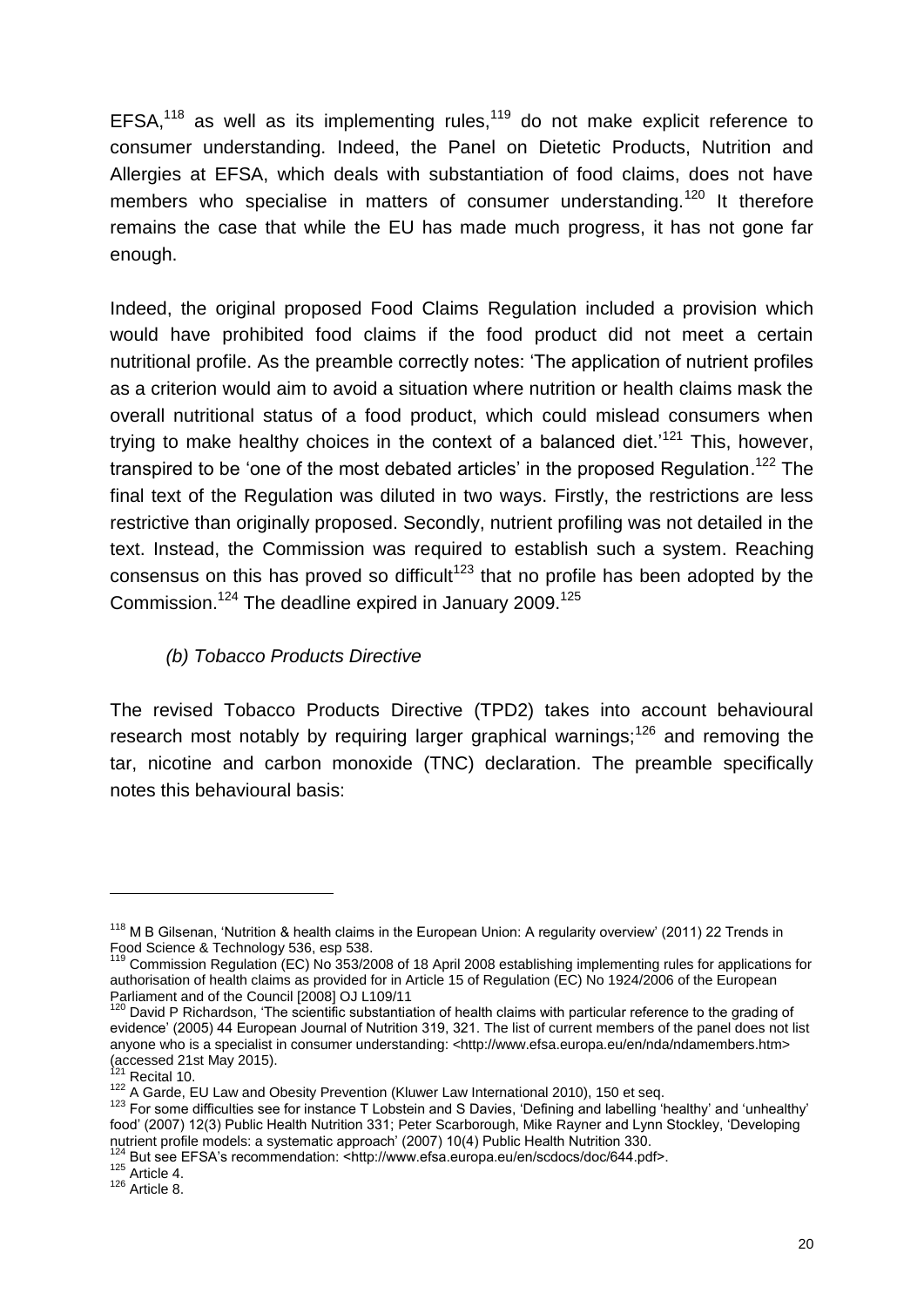'The labelling provisions should also be adapted to new scientific evidence. For example, the indication of the emission levels for tar, nicotine and carbon monoxide on unit packets of cigarettes has proven to be misleading as it leads consumers to believe that certain cigarettes are less harmful than others. Evidence also suggests that large combined health warnings comprised of a text warning and a corresponding colour photograph are more effective than warnings consisting only of text. As a consequence, combined health warnings should become mandatory throughout the Union and cover significant and visible parts of the surface of unit packets. Minimum dimensions should be set for all health warnings to ensure their visibility and effectiveness.'<sup>127</sup>

The advantages of warnings are well known. They educate consumers as to health risks, increase motivation to quit, undermine brand value, and can therefore help reduce smoking rates. Although there is 'broad consensus that these warnings are legitimate and helpful<sup>-128</sup> tobacco warnings required by the first Tobacco Products Directive<sup>129</sup> proved not be in line with best evidence.<sup>130</sup> 'There is a genuine difference between information provision and information impact'.<sup>131</sup> Consumers often do not see or notice warnings, do not understand warnings, and may also ignore warnings even if they are visible and comprehensible.<sup>132</sup>

Therefore, following the binding commitments the EU and its Member Stats have signed up to through the Framework Convention on Tobacco Control,<sup>133</sup> improvements followed with TPD2. These included increased size, more visible placement, combined warnings which include both text and graphics, and better rotation of warnings.<sup>134</sup> However, the behavioural limitations of warnings persist<sup>135</sup>

<sup>127</sup> Recital 25.

<sup>&</sup>lt;sup>128</sup> G Howells and J Watson. 'The role of information in 'pushing and shoving' consumers of tobacco and alcohol to make healthy lifestyle choices' in Alberto Alemanno and Amandine Garde (eds), *Regulating Lifestyle Risks: The EU, Alcohol, Tobacco and Unhealthy Diets* (Cambridge University Press 2014), 39.

Directive 2001/37/EC.

<sup>130</sup> D Hammond, 'Health warning messages on tobacco products: a review' (2011) 20 Tobacco Control 327; DM Krugman, RJ Fox and PM Fischer, 'Do Cigarette Warnings Warn? Understanding What It Will Take to Develop More Effective Warnings' (1999) 4(2) Journal of Health Communication 95; E J Strahan et al, 'Enhancing the effectiveness of tobacco package warning labels: a social psychological perspective' (2002) 11 Tobacco Control 183.

<sup>&</sup>lt;sup>131</sup> DM Krugman, RJ Fox and PM. Fischer, 'Do Cigarette Warnings Warn? Understanding What It Will Take to Develop More Effective Warnings' (1999) 4(2) Journal of Health Communication 95, 98.

<sup>132</sup> MS Wogalter, 'Consumer Product Warnings: The Role of Hazard Perception' (1991) 22 Journal of Safety Research 71. See also WK Viscusi and Richard J Zeckhauser, 'Hazard Communication: Warnings and Risk' (1996) Annals of the American Academy of Political and Social Science 106.  $133$  Article 11.

 $134$  See 'A review of the science base to support the development of health warnings for tobacco packages' (Sambrook Research International).

<sup>&</sup>lt;sup>135</sup> H Latin, "'Good" Warnings, Bad Products, and Cognitive Limitations' (1994) 41 UCLA Law Review 1193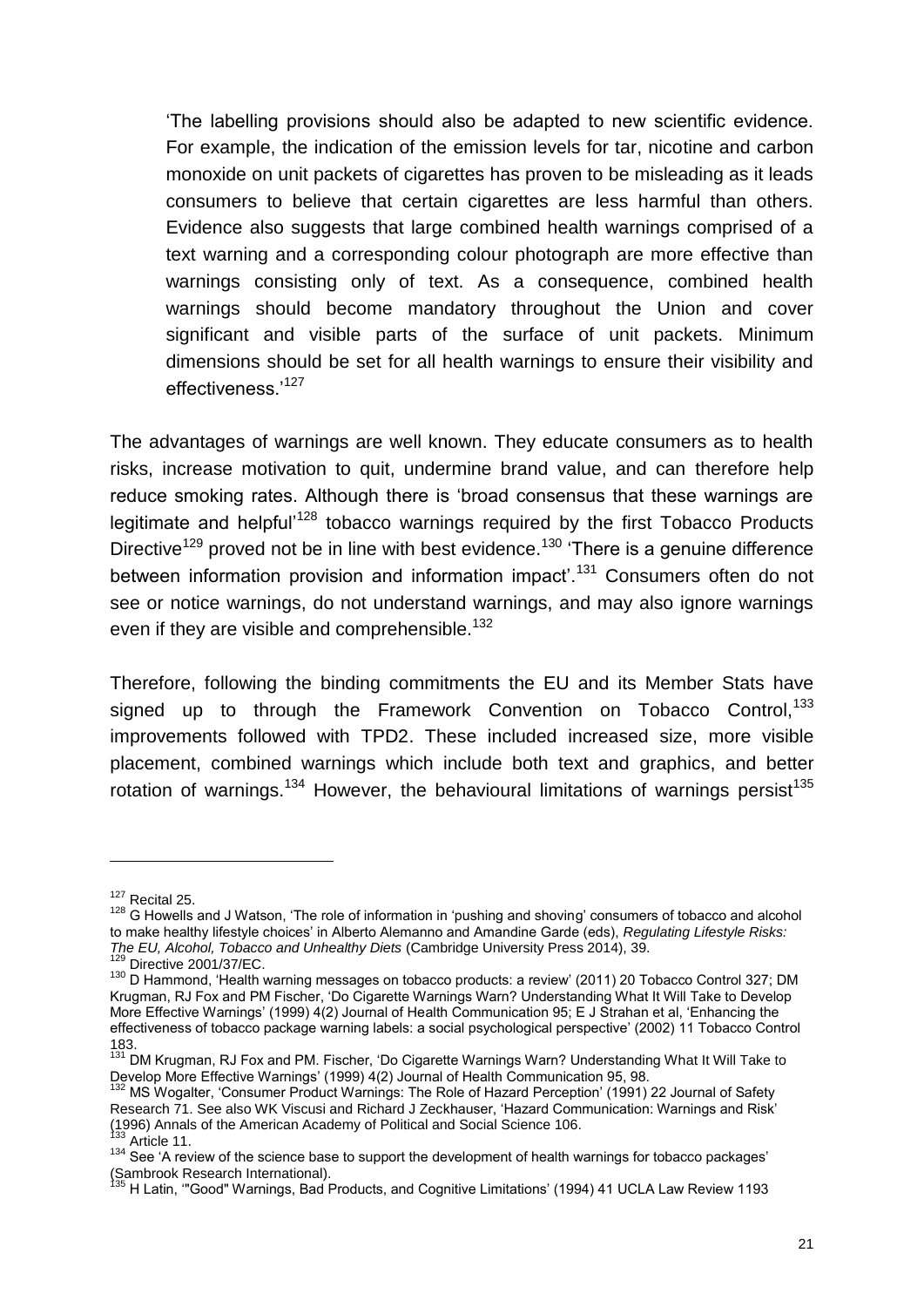even for well-designed warnings.<sup>136</sup> It is therefore not surprising that the revised information scheme, on its own, will contribute to an unambitious estimated 1-1.5% reduction in smoking over the first five years of the Directive.<sup>137</sup>

With the limited effectiveness of tobacco warnings, it is suggested that standardised, sometimes known as plain or generic, packaging would be a more useful tool. This would maintain warnings but otherwise enforce 'drab, purposefully unattractive packaging, devoid of branding (other than name) or promotional information.<sup>138</sup> Through reducing the appeal of the products, increasing the effectiveness of health warnings and reducing the ability of packaging to mislead consumers about the harmful effects of tobacco, such packaging would discourage adults and children from taking up smoking, encourage people to give up and discourage relapses.<sup>139</sup>

The Commission's impact assessment, which was based on extensive evidence, made clear that standardised packaging would be the most effective policy: it would strengthen the internal market, improve equality, and have the most positive implications for consumer health.<sup>140</sup> Although the Commission acknowledged that standardised packaging was 'expected to achieve the policy objectives even more effectively' it did not recommend this 'given the current lack of real life experience, pending legal disputes regarding the plain packaging and serious concerns expressed by some stakeholders'.<sup>141</sup> In this context it is useful to note that the adoption of TPD2 was mired in controversy, delay and unprecedented industry lobby<sup>142</sup> with 'no previous public consultation launched by the European Commission [having] ever registered such significant participation'. During the public consultation on the revision, the most controversial element proved to be the provision of consumer information.<sup>143</sup>

#### **D. Specific impacts on lower SEP groups**

<sup>&</sup>lt;sup>136</sup> See KR Laughery and MS Wogalter, 'Designing Effective Warnings' (2006) 2 Reviews of Human Factors and Ergonomics 241.

 $137$  The total impact of TPD2 is estimated to be 2%. In absolute terms this represents 2.4 million citizens.

<sup>&</sup>lt;sup>138</sup> Standardised packaging of tobacco: Report of the independent review undertaken by Sir Cyril Chantler (2014),  $[1.4]$ .

<sup>1.&</sup>lt;br>Standardised packaging of tobacco: Report of the independent review undertaken by Sir Cyril Chantler (2014). <sup>140</sup> European Commission, Impact Assessment. Accompanying the document Proposal for a Directive of the European Parliament and of the Council on the approximation of the laws, regulations and administrative provisions of the Member States concerning the manufacture, presentation and sale of tobacco and related products COM(2012) 788 final, §5.3.

 $141$  §5.3.5.

 $142$  S Peeters et al, 'The revision of the 2014 European tobacco products directive: an analysis of the tobacco industry's attempts to 'break the health silo'' (2015) 0 Tobacco Control 1.

<sup>&</sup>lt;sup>143</sup> 'Report on the public consultation on the possible revision of the Tobacco Products Directive (2001/37/EC)' (Health and Consumers Directorate-General 2011).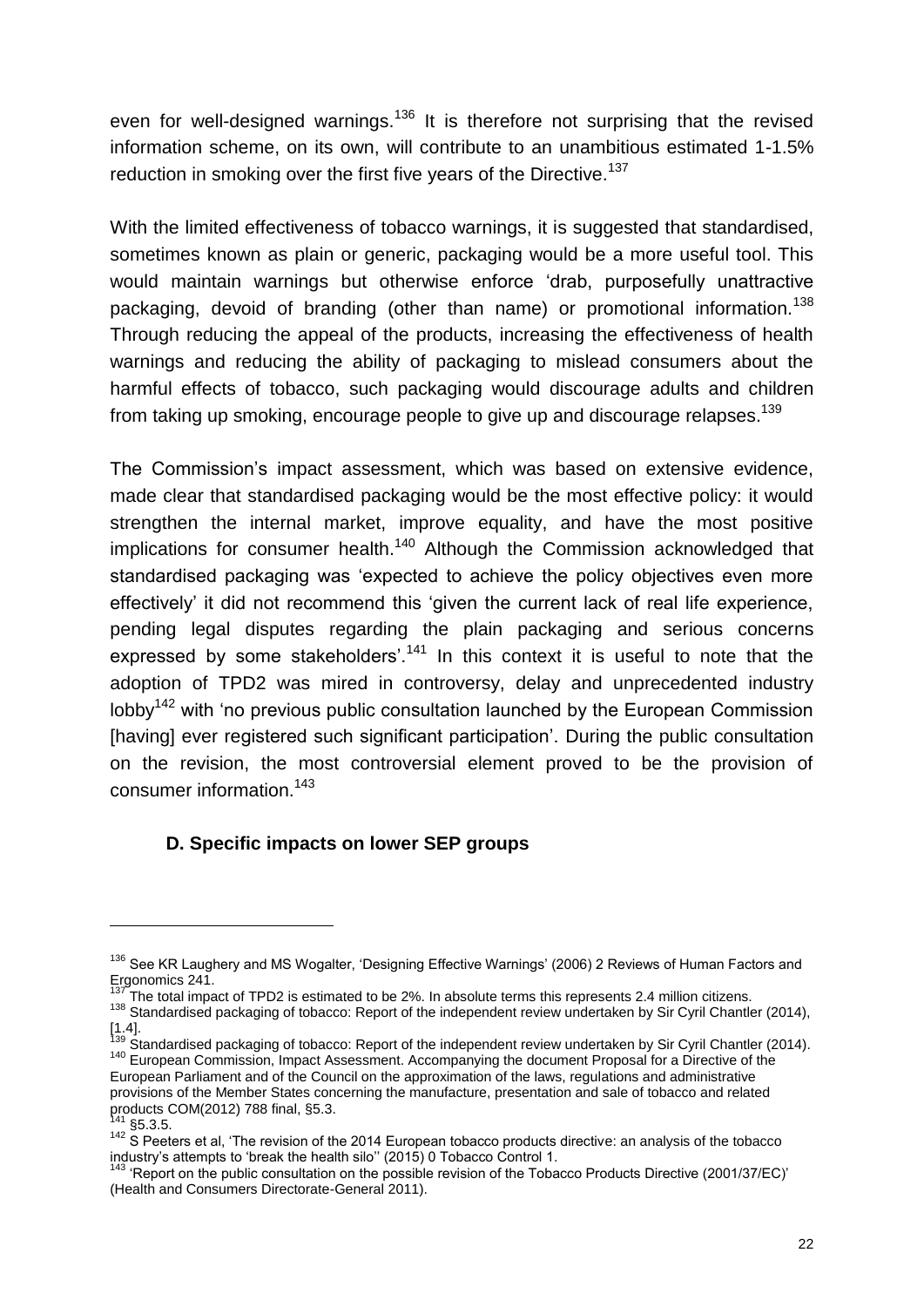The reduced effectiveness of information regulation in NCD prevention, through the omission of sufficient insight from behavioural research, is exaggerated in members of lower SEP groups. In other words, interventions benefit lower SEP groups much less than higher SEP groups. Compounded with the fact that some interventions may have limited impact anyway, this becomes an appreciable hindrance to improving the health of members of lower SEP groups. Policies, in effect, perpetuate health inequalities.

This could be for a number of reasons, but there is a large dearth in the literature highlighting the behavioural research implications on health inequalities. As there has been no systematic attempt to explain why the omission of behavioural insights is more detrimental to lower SEP groups, this paper seeks to fill this gap. From the broader literature, three reasons can be inferred.

The first reason relates to the endogenous limitation of consumers. This is that consumers from lower SEP groups are subject to greater limitations of both Systems 1 and 2 – their rationality is 'more bounded'. For instance, poverty causes psychological consequences, including stress and negative affective states, which lead to short-sighted and risk-averse decision-making, which reinforce habitual behaviours more strongly.<sup>144</sup>

The second reason relates to the interaction between the consumer's endogenous limitations and their exogenous environment. This is that, because of the circumstances in which people from lower SEP groups live, the negative effects of bounded rationality are exaggerated. For instance, poorer members of society will more often have to make decisions which require volition. This draws on their finite psychological resources, so that earlier acts to maintain willpower for healthy decisions will have detrimental impacts on later attempts at volition. This decision fatigue is more common in lower SEP groups.<sup>145</sup>

The third reason relates to the consumer's exogenous environment. Following the idea that rationality (or the lack of it) is not the sole determinant of consumer behaviour, the consumer's environment can result in purchasing decisions which are not in the consumer's best health interests. So, for instance, consumers may not be

<sup>&</sup>lt;sup>144</sup> J Haushofer and E Fehr, 'On the psychology of poverty' (2014) 344 Science 862.

<sup>145</sup> RE Baumeister et al, 'Ego Depletion: Is the Active Self a Limited Resource?' (1998) 74(5) Journal of Personality and Social Psychology 1252.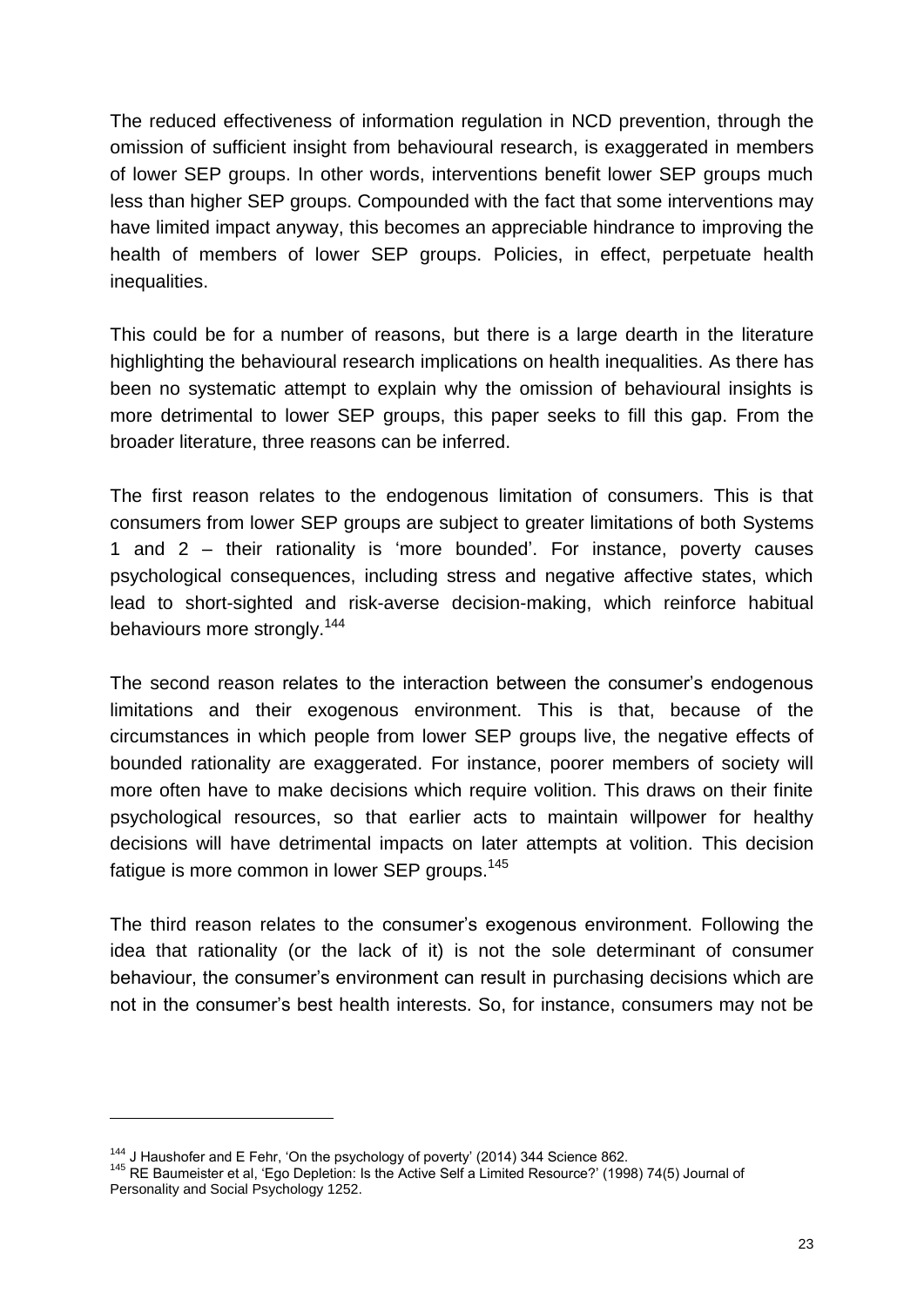able to follow through with healthful decisions if their poverty means that purchasing is restricted by cost.<sup>146</sup>

These ideas are compounded by the two inherent assumptions of the EU information paradigm – that information is both sufficient and accurate – as these are not designed with lower SEP groups in mind.

## **IV. Policy opportunities**

 $\overline{a}$ 

In light of the difficulties discussed in this paper, behavioural insights have been steadily increasing in prominence in law, but have yet to achieve mainstream acceptance into policy-making.<sup>147</sup> As Jolls and Sunstein note:

To the extent that legal rules are designed on the basis of their anticipated effects on behavio[u]r, bounded rationality is obviously relevant to the formulation of legal policy. But an important and under-addressed question is precisely how it is relevant to the formulation of legal policy. The most obvious possibility is that, given a demonstration of the existence and importance of a particular aspect of bounded rationality, the law should be structured to presume the persistence of that particular feature of human behaviour.<sup>148</sup>

However, while 'laws fail because of a failure of the behavioural models on which they are based',<sup>149</sup> findings from behavioural research do not necessarily provide a ready solution for more capable policy. Nevertheless, the implications of not taking a lead from behavioural insights are too great to ignore.<sup>150</sup>

The remainder of this section, therefore, seeks to synthesise when behaviourallyinformed interventions are warranted, what types of interventions are desirable, and how these can be incorporated into consumer policy.

 $146$  A Drewnowski and SE Specter, 'Poverty and obesity: the role of energy density and energy costs' (2004) 79(1) American Journal of Clinical Nutrition 6.

 $147$  On the use of behavioural research in law see for instance J D Wright and DH Ginsburg, 'Behavioral Law and Economics: Its Origins, Fatal Flaws, and Implications for Liberty' (2012) 106(3) Northwestern University Law Review 1033; DC Langevoort, 'Behavioral Theories of Judgment and Decision Making in Legal Scholarship: A Literature Review' (1998) 51 Vanderbilt Law Review 1499; C Jolls and CR Sunstein, 'Debiasing Through Law' (2006) 35 Journal of Legal Studies 199; J Arlen, 'Comment: The Future of Behavioral Economic Analysis of Law' (1998) 51 Vanderbilt Law Review 1765; C Jolls, CR Sunstein and R Thaler 'A Behavioral Approach to Law and Economics' (1998) 50(5) Stanford Law Review 1471; RA Posner, 'Rational Choice, Behavioral Economics, and the Law' (1998) 50(5) Stanford Law Review 1551.

<sup>&</sup>lt;sup>148</sup> C Jolls and CR Sunstein, 'Debiasing Through Law' (2006) 35 Journal of Legal Studies 199.

<sup>&</sup>lt;sup>149</sup> OD Jones and TH Goldsmith, 'Law and Behavioral Biology' (2005) 105 Columbia Law Review 405.

<sup>150</sup> JD Hanson and DA Kysar, 'Taking Behavioralism Seriously: The Problem of Market Manipulation' (1999) 74 New York University Law Review 630.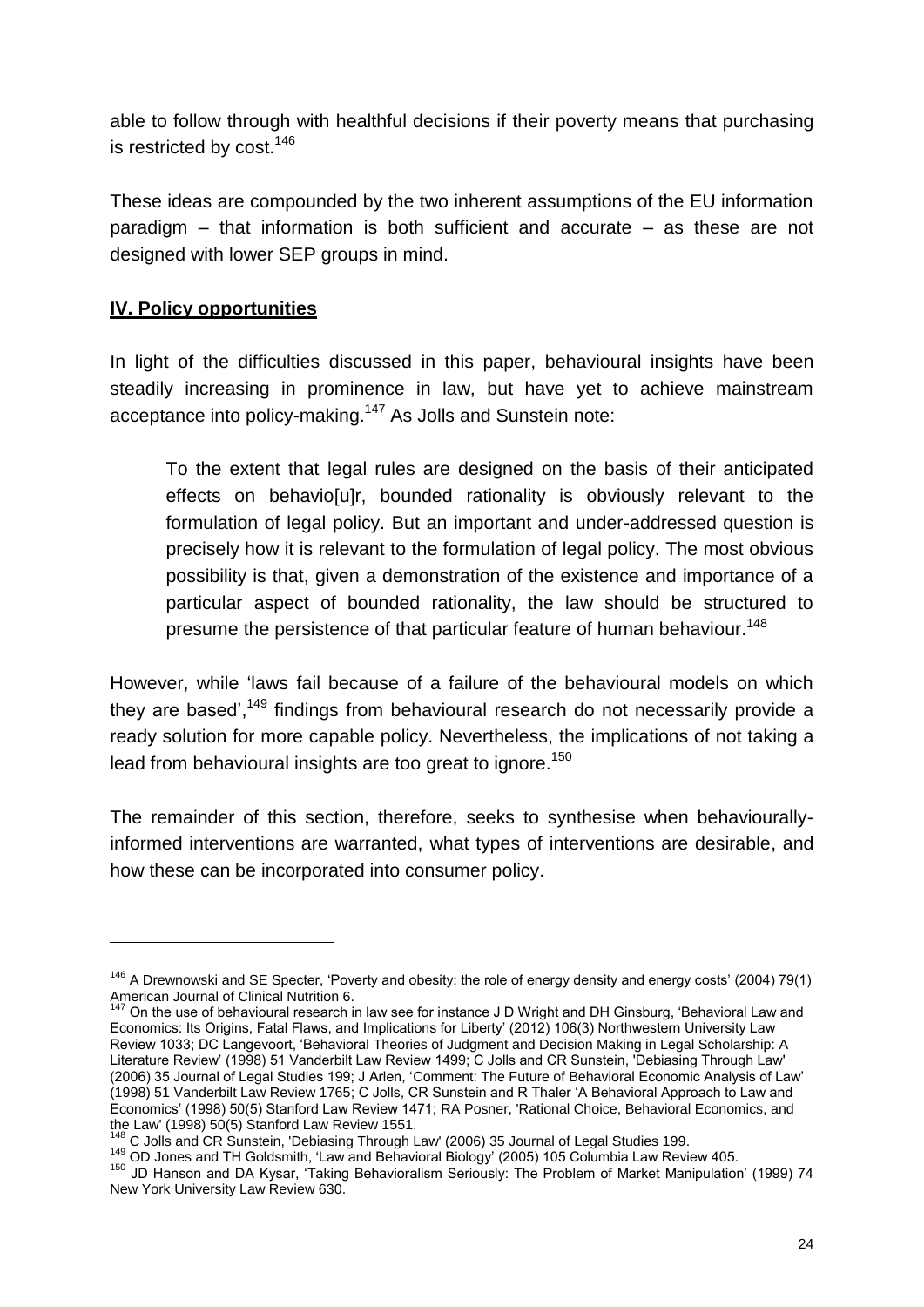Behaviourally-informed policies are often dismissed for three reasons. Critics claim, firstly, that these policies are paternalistic and infringe consumers' personal autonomy, but the issue of paternalism has been explored at great length in the literature. Secondly, some question the effectiveness of behavioural findings, but interventions should only be based on sufficient and best available evidence, with a thorough analysis of the foreseen implications, unintended consequences and the balancing of all other options. Thirdly, others highlight the multifactorial nature of NCDs.<sup>151</sup> The multifactorial nature of NCDs is also openly accepted. However, behavioural insights are not peddled as a magic bullet. 'Instead, behavioural economics can perhaps best be thought of as offering a library of tools, not all of which can be used at any specific time, but each of which may be of use in some particular contexts. Behavioural economics is not a panacea, but by using the insights from human psychology that are embedded in the approach, academics and policy makers may be able to design interventions that – in some circumstances – are relatively well equipped to motivate people to behave in ways that are better for themselves, and for society at large.'<sup>152</sup>

Moreover, the aim of behavioural policies is not to change the law entirely, or to make out that behavioural interventions are without difficulties.<sup>153</sup> It is to find a balance between preventing NCDs and reducing health inequalities, while still promoting the functioning of the internal market taking a high level of consumer protection.<sup>154</sup> Consumer law should adopt laws which not only take into account the behaviour of consumers generally but which place greater emphasis on the behaviour of members of lower SEP groups in line with the principle of proportionate universalism.

When developing NCD prevention policies there are five pertinent questions. Firstly, do consumers suffer from systematic misperceptions about the product or the practice? Secondly, do sellers respond strategically to this misperception? Thirdly, does this consumer misperception increase the likelihood of developing NCDs or increasing health inequalities? Fourthly, is legal intervention warranted and, if so, what type of legal intervention is desirable?<sup>155</sup> The overriding consideration for each

<sup>&</sup>lt;sup>151</sup> A Alemanno and A Garde, 'Regulating Lifestyles in Europe: How to prevent and control non-communicable diseases associated with tobacco, alcohol and unhealthy diets?' (Swedish Institute for European Policy Studies 2013), 9-1.

<sup>&</sup>lt;sup>152</sup> A Oliver, 'Whither behavioural economic policy?' (London School of Economics and Political Science, 12 April 2012) <http://blogs.lse.ac.uk/healthandsocialcare/2012/04/12/whither-behavioural-economic-policy>.

<sup>&</sup>lt;sup>153</sup> A Alemanno and A Spina, 'Nudging legally: On the checks and balances of behavioral regulation' (2014) 12(2) International Journal of Constitutional Law 429.

<sup>&</sup>lt;sup>154</sup> RB Korobkin and TS Ulen 'Law and Behavioral Research: Removing the Rationality Assumption from Law and Economics' (2000) 88(4) California Law Review 1051, 25.

<sup>&</sup>lt;sup>155</sup> O Bar-Gill, 'The Behavioral Economics of Consumer Contracts' (2008) 92 Minnesota Law Review 74.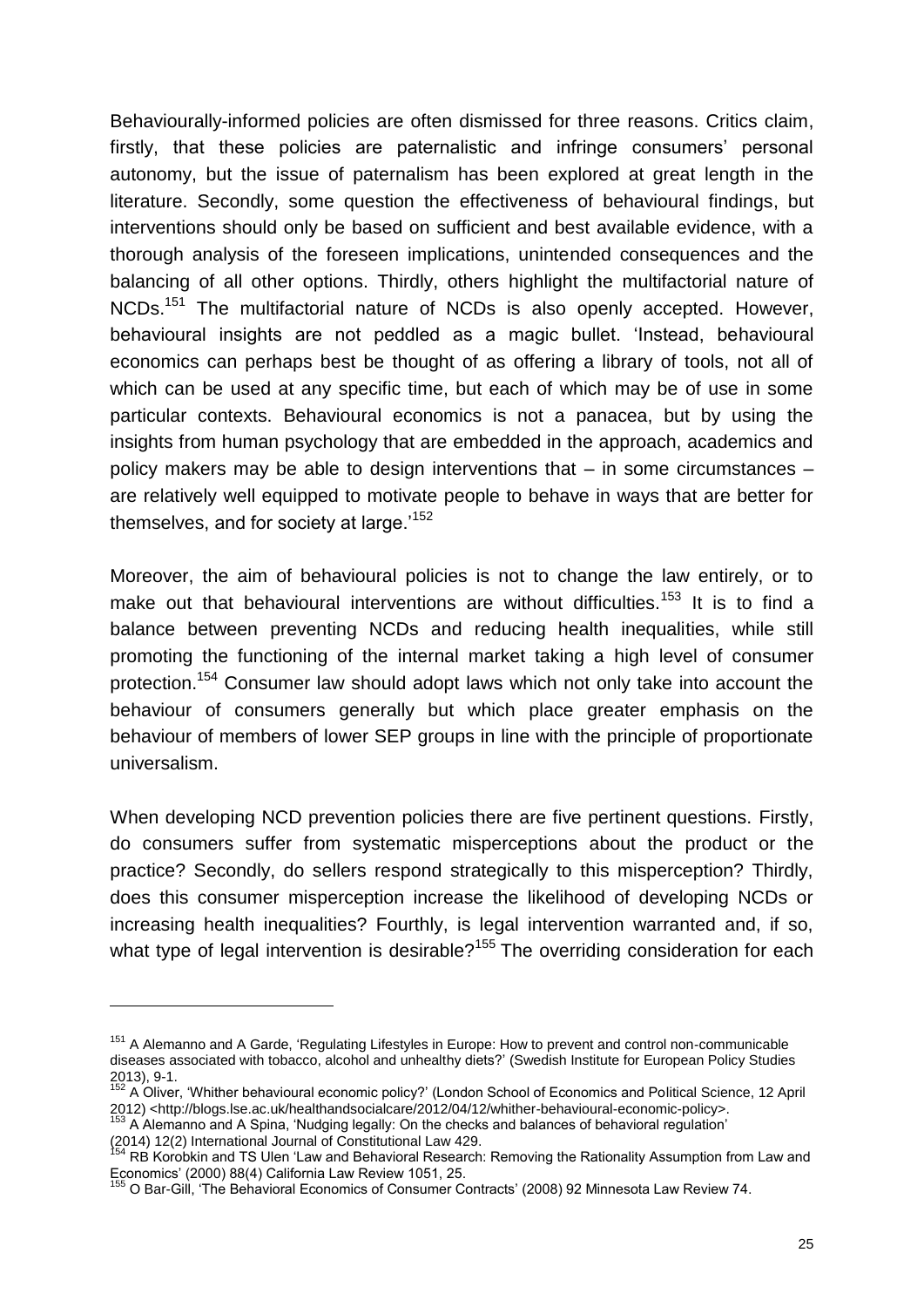of these cases should be the degree to which members of lower SES groups are affected.<sup>156</sup>

There has been much research in recent vears on the actual<sup>157</sup> and potential<sup>158</sup> success of behavioural research in NCD prevention. The findings are often conflicting or context-specific. It is therefore not always easy to incorporate findings into policy.<sup>159</sup> Indeed, the evidence on behavioural approaches to a reduction in health inequalities, especially in differing SEP groups, is even less explored. Nevertheless, even based on current research, there is sufficient evidence that behavioural interventions work.<sup>160</sup> With future experimentation, and with commissioning of research on this, the EU would be in a position to determine the effectiveness of specific behavioural policies. Indeed, many policies are well research and already known to the Commission, including nutrient profiling, front of pack nutritional labelling and standardised tobacco packaging. Moreover, where research suggests that information regulation is failing to provide effective solutions, this must be accepted, and other interventions in the regulatory toolbox adopted.

#### **V. Conclusion**

 $\overline{a}$ 

'Non-communicable diseases can be prevented and their impacts significantly reduced, with millions of lives saved and untold suffering avoided.<sup>161</sup> There is no easy way to achieve this most necessary of aims. It demands action and cooperation from all levels and sectors of society. However, the EU's current failures in consumer protection can be said to originate to a significant degree from a reliance on the

<sup>156</sup> B B Duivenvoorde, *The Consumer Benchmarks in the Unfair Commercial Practices Directive* (Springer 2015), 217-219.

<sup>&</sup>lt;sup>157</sup> See for instance K Glanz and D B Bishop, 'The Role of Behavioral Research Theory in Development and Implementation of Public Health Interventions' (2010) 31 Annual Review of Public Health 399; A Oliver, 'Is Nudge an Effective Public Health Strategy to Tackle Obesity? Yes' (2011) 342 British Medical Journal d2168; G Loewenstein et al, 'Can behavioural economics make us healthier?'(2012) 344 British Medical Journal e3482; O Amir and O Lobel, 'Liberalism and Lifestyle: Informing Regulatory Governance with Behavioural Research'; T Marteau et al, 'Judging nudging: can nudging improve population health?' (2011) 342 British Medical Journal 263.

<sup>&</sup>lt;sup>158</sup> See for instance O Oullier and Sarah Sauneron (supervisors), 'Improving public health prevention with behavioural, cognitive and neuroresearch' (Centre for Strategic Analysis 2010); DR Just, L Mancino and B Wansink, 'Could Behavioral Economics Help Improve Diet Quality for Nutrition Assistance Program Participants?' (US Department of Agriculture 2007); DR Just and CR Payne, 'Obesity: Can Behavioral Economics Help?' (2009) 38 Annals of Behavioral Medicine S47; PJ Liu, 'Using Behavioral Economics to Design More Effective Food Policies to Address Obesity' (2014) 36(1) Applied Economic Perspectives and Policy 6; JB Kessler and C Yiwei Zhang, 'Behavioral Economics and Health'; L R Skov et al, 'Choice architecture as a means to change eating behaviour in self-service settings: a systematic review' (2013) 14 Obesity Reviews 187.

<sup>&</sup>lt;sup>1</sup> J Arlen, 'Comment: The Future of Behavioral Economic Analysis of Law' (1998) 51 Vanderbilt Law Review 1765; JD Hanson and DA Kysar, 'Taking Behavioralism Seriously: The Problem of Market Manipulation' (1999) 74 New York University Law Review 630.

<sup>&</sup>lt;sup>160</sup> A Alemanno, 'A Behavioural Approach to Health Promotion: Informing the Global NCD Agenda with Behavioural Insights' in A Alemanno and A Garde (eds), *Regulating Lifestyle Risks: The EU, Alcohol, Tobacco and Unhealthy Diets* (Cambridge University Press 2014).

<sup>&</sup>lt;sup>161</sup> United Nations, Political Declaration of the High-level Meeting of the General Assembly on the Prevention and Control of Non-communicable Diseases. A/RES/66/2, [42].